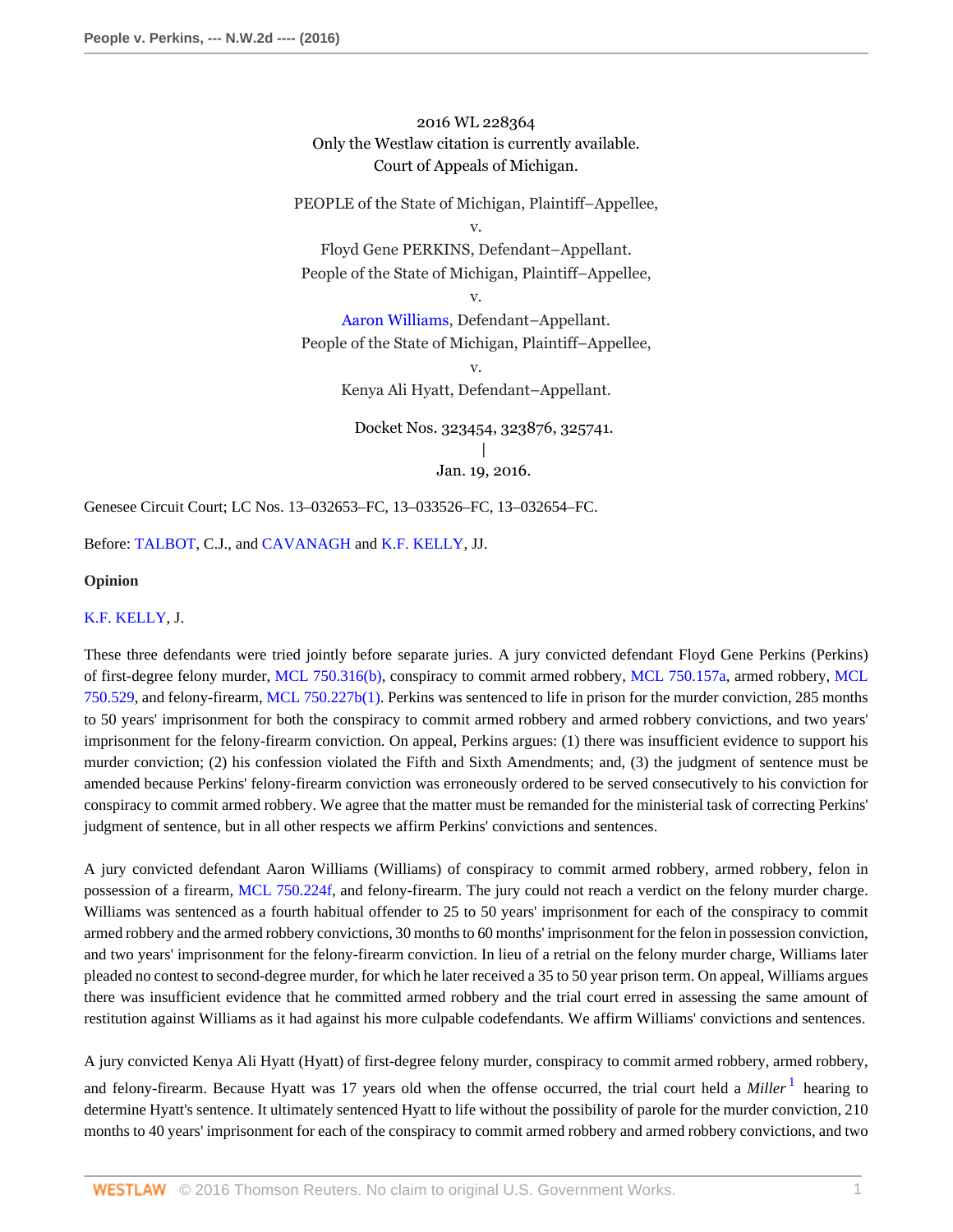years' imprisonment for the felony-firearm conviction. On appeal, Hyatt argues: 1) a police officer impermissibly encroached on the province of the jury when he identified Hyatt in a surveillance video; 2) the trial court erred in failing to instruct the jury on accident; and, 3) his sentence must be vacated because the determination of whether a juvenile should receive a life without parole sentence must be made by a jury. In light of this Court's decision in *People v. Skinner*, —– Mich.App —–; —– NW2d –––– (Docket No. 317892, issued August 20, 2015), Hyatt must be resentenced so that a jury may determine whether he should receive life in prison without the possibility of parole. We otherwise affirm Hyatt's convictions and sentences. However, were it not for *Skinner,* we would affirm the sentencing court's decision to sentence Hyatt to life imprisonment without the possibility of parole. We therefore declare a conflict with *Skinner* pursuant to [MCR 7.215\(J\)\(2\)](http://www.westlaw.com/Link/Document/FullText?findType=L&pubNum=1005479&cite=MIRAMCR7.215&originatingDoc=I0e673addbf7611e590d4edf60ce7d742&refType=LQ&originationContext=document&vr=3.0&rs=cblt1.0&transitionType=DocumentItem&contextData=(sc.Keycite)).

## I. BASIC FACTS

On August 14, 2010, the victim, a security guard at River Village Apartments in Flint, was killed after being shot multiple times. Perkins, Williams and Hyatt each gave statements to police officer Terence Green, and each implicated himself in the murder. The statements revealed that Perkins and his family were in danger because of a dispute Perkins had with an individual. Perkins wanted to obtain a firearm to help him protect his family. Williams and Hyatt were Perkins' cousins, but were not related to one another. The three individuals devised a plan in which Perkins could obtain a gun. Williams lived in the apartment complex where the murder took place and knew that the security guards who worked there were armed. Williams borrowed a gun from an individual known as "Chief." The idea was that Perkins, Hyatt and Williams would use the borrowed gun to rob one of the security guards of his firearm. On the night of the shooting, Williams acted drunk and disorderly in the apartment complex's parking lot in order to lure the victim out of his security car. When the victim approached Williams, Perkins and Hyatt approached from behind. Perkins grabbed the victim and held him while Hyatt drew the gun he had received from Williams. Both Perkins and Hyatt indicated that the victim reached for Hyatt's gun and the gun discharged. After that first shot, Perkins grabbed the victim's side-arm and ran away. Perkins heard additional shots as he was fleeing. Hyatt maintained that the first shot was accidental and that he subsequently "blacked out" and could not remember what happened afterwards.

An autopsy revealed that the victim had been shot three times, although there were four gunshot [wound](http://www.westlaw.com/Link/Document/FullText?entityType=gdrug&entityId=Iff1648e16c7111e18b05fdf15589d8e8&originationContext=document&transitionType=DocumentItem&contextData=(sc.Default)&vr=3.0&rs=cblt1.0) paths. One bullet [wound](http://www.westlaw.com/Link/Document/FullText?entityType=gdrug&entityId=Iff1648e16c7111e18b05fdf15589d8e8&originationContext=document&transitionType=DocumentItem&contextData=(sc.Default)&vr=3.0&rs=cblt1.0) entered the back left side of the victim's scalp, exiting near the forehead, grazing the left cheek. This same bullet then entered the top of the left shoulder, with the bullet ending up deep in the muscle on the left side of the back thorax area. Another bullet entered behind the left ear and exited the right cheek. This bullet went through the spine, severing the spinal cord. A third bullet, and fourth path, entered the left chest region and was recovered from the lower back. This bullet went through the lung, causing significant [injury to the lung](http://www.westlaw.com/Link/Document/FullText?entityType=injury&entityId=I5d80571f995711de9b8c850332338889&originationContext=document&transitionType=DocumentItem&contextData=(sc.Default)&vr=3.0&rs=cblt1.0) and bleeding inside the left chest area. While all gunshot [wounds](http://www.westlaw.com/Link/Document/FullText?entityType=gdrug&entityId=Iff1648e16c7111e18b05fdf15589d8e8&originationContext=document&transitionType=DocumentItem&contextData=(sc.Default)&vr=3.0&rs=cblt1.0) had the potential to be fatal, the pathologist testified that two were immediately incapacitating—the one that entered behind the left ear and severed the spine and the one on the left side of the chest that caused significant internal bleeding. There was no way to tell which bullet came first.

As previously indicated, Perkins, Williams and Hyatt were tried jointly before separate juries. They were convicted and sentenced as outline above and now appeal as of right.

#### II. DOCKET NO. 323454 (PERKINS' APPEAL)

#### <span id="page-1-0"></span>A. SUFFICIENCY OF THE EVIDENCE

Perkins argues that there was insufficient evidence to support his felony murder conviction. Specifically, Perkins argues that the victim was not killed "while in the perpetration or attempted perpetration of a robbery" because the robbery was complete when Perkins took the victim's gun and fled from the scene.<sup>[2](#page-15-1)</sup> We disagree.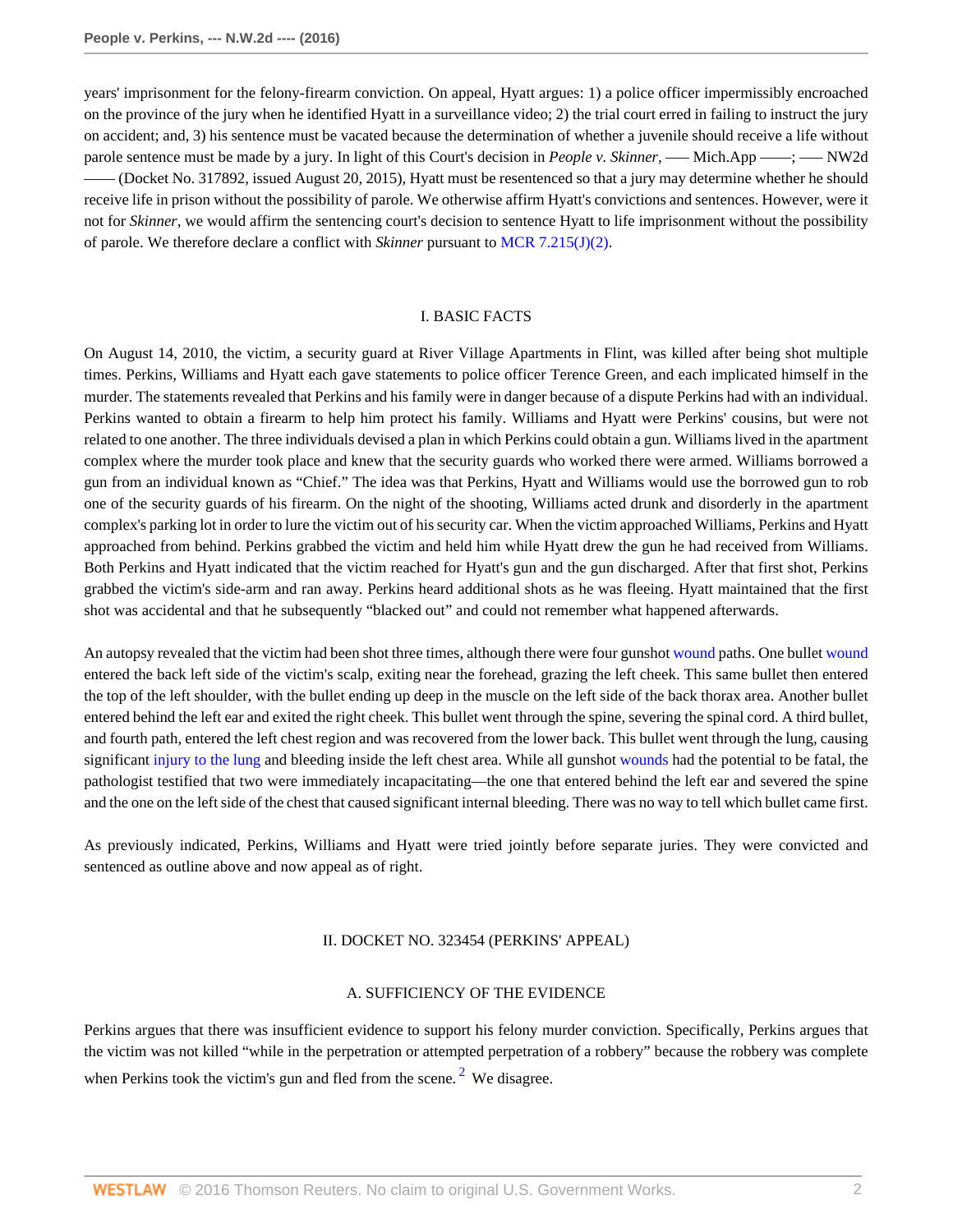"We review de novo a challenge on appeal to the sufficiency of the evidence." *People v. Ericksen,* [288 Mich.App 192, 195;](http://www.westlaw.com/Link/Document/FullText?findType=Y&serNum=2021771625&pubNum=0000595&originatingDoc=I0e673addbf7611e590d4edf60ce7d742&refType=RP&originationContext=document&vr=3.0&rs=cblt1.0&transitionType=DocumentItem&contextData=(sc.Keycite)) [793 NW2d 120 \(2010\)](http://www.westlaw.com/Link/Document/FullText?findType=Y&serNum=2021771625&pubNum=0000595&originatingDoc=I0e673addbf7611e590d4edf60ce7d742&refType=RP&originationContext=document&vr=3.0&rs=cblt1.0&transitionType=DocumentItem&contextData=(sc.Keycite)). "Taking the evidence in the light most favorable to the prosecution, the question on appeal is whether a rational trier of fact could find the defendant guilty beyond a reasonable doubt." *People v. Hardiman,* [466 Mich. 417, 421;](http://www.westlaw.com/Link/Document/FullText?findType=Y&serNum=2002405391&pubNum=0000595&originatingDoc=I0e673addbf7611e590d4edf60ce7d742&refType=RP&originationContext=document&vr=3.0&rs=cblt1.0&transitionType=DocumentItem&contextData=(sc.Keycite)) [646 NW2d 158 \(2002\).](http://www.westlaw.com/Link/Document/FullText?findType=Y&serNum=2002405391&pubNum=0000595&originatingDoc=I0e673addbf7611e590d4edf60ce7d742&refType=RP&originationContext=document&vr=3.0&rs=cblt1.0&transitionType=DocumentItem&contextData=(sc.Keycite)) "It is for the trier of fact, not the appellate court, to determine what inferences may be fairly drawn from the evidence and to determine the weight to be accorded those inferences." *Id.* [at 428.](http://www.westlaw.com/Link/Document/FullText?findType=Y&serNum=2002405391&pubNum=0000542&originatingDoc=I0e673addbf7611e590d4edf60ce7d742&refType=RP&fi=co_pp_sp_542_428&originationContext=document&vr=3.0&rs=cblt1.0&transitionType=DocumentItem&contextData=(sc.Keycite)#co_pp_sp_542_428) "The requirements of the aiding and abetting statute are a question of law that this Court reviews de novo." *People v. Robinson,* [475 Mich. 1, 5; 715 NW2d](http://www.westlaw.com/Link/Document/FullText?findType=Y&serNum=2009298842&pubNum=0000595&originatingDoc=I0e673addbf7611e590d4edf60ce7d742&refType=RP&originationContext=document&vr=3.0&rs=cblt1.0&transitionType=DocumentItem&contextData=(sc.Keycite)) [44 \(2006\)](http://www.westlaw.com/Link/Document/FullText?findType=Y&serNum=2009298842&pubNum=0000595&originatingDoc=I0e673addbf7611e590d4edf60ce7d742&refType=RP&originationContext=document&vr=3.0&rs=cblt1.0&transitionType=DocumentItem&contextData=(sc.Keycite)) (footnote omitted).

In order to be convicted of first-degree felony murder, the prosecution had to prove the following elements:

(1) the killing of a human being, (2) with the intent to kill, to do great bodily harm, or to create a very high risk of death or great bodily harm with knowledge that death or great bodily harm was the probable result [i.e., malice], (3) while committing, attempting to commit, or assisting in the commission of any of the felonies specifically enumerated in [\[MCL 750.316\(1\)\(b\)](http://www.westlaw.com/Link/Document/FullText?findType=L&pubNum=1000043&cite=MIST750.316&originatingDoc=I0e673addbf7611e590d4edf60ce7d742&refType=LQ&originationContext=document&vr=3.0&rs=cblt1.0&transitionType=DocumentItem&contextData=(sc.Keycite)) ... ]. [*[People v.. Smith,](http://www.westlaw.com/Link/Document/FullText?findType=Y&serNum=2012519317&pubNum=0000595&originatingDoc=I0e673addbf7611e590d4edf60ce7d742&refType=RP&originationContext=document&vr=3.0&rs=cblt1.0&transitionType=DocumentItem&contextData=(sc.Keycite))* 478 Mich. 292, [318–19; 733 NW2d 351 \(2007\)](http://www.westlaw.com/Link/Document/FullText?findType=Y&serNum=2012519317&pubNum=0000595&originatingDoc=I0e673addbf7611e590d4edf60ce7d742&refType=RP&originationContext=document&vr=3.0&rs=cblt1.0&transitionType=DocumentItem&contextData=(sc.Keycite)) (internal quotation marks omitted).]

While Perkins did not fire the fatal shots, the aiding and abetting statute, [MCL 767.39,](http://www.westlaw.com/Link/Document/FullText?findType=L&pubNum=1000043&cite=MIST767.39&originatingDoc=I0e673addbf7611e590d4edf60ce7d742&refType=LQ&originationContext=document&vr=3.0&rs=cblt1.0&transitionType=DocumentItem&contextData=(sc.Keycite)) provides that a defendant may be convicted as a principal if he aided or abetted in the commission of a charged crime. The statute reads:

Every person concerned in the commission of an offense, whether he directly commits the act constituting the offense or procures, counsels, aids, or abets in its commission may hereafter be prosecuted, indicted, tried and on conviction shall be punished as if he had directly committed such offense.

Therefore, in order to be convicted under an aiding and abetting theory, the prosecution must prove:

(1) the crime charged was committed by the defendant or some other person; (2) the defendant performed acts or gave encouragement that assisted the commission of the crime; and (3) the defendant intended the commission of the crime or had knowledge that the principal intended its commission at the time that [the defendant] gave aid and encouragement. [*People v. Robinson,* [475 Mich. 1, 6; 715 NW2d 44 \(2006\).](http://www.westlaw.com/Link/Document/FullText?findType=Y&serNum=2009298842&pubNum=0000595&originatingDoc=I0e673addbf7611e590d4edf60ce7d742&refType=RP&originationContext=document&vr=3.0&rs=cblt1.0&transitionType=DocumentItem&contextData=(sc.Keycite))]

More specifically to this particular case:

To prove felony murder on an aiding and abetting theory, the prosecution must show that the defendant (1) performed acts or gave encouragement that assisted the commission of the killing of a human being, (2) with the intent to kill, to do great bodily harm, or to create a high risk of death or great bodily harm with knowledge that death or great bodily harm was the probable result, (3) while committing, attempting to commit, or assisting in the commission of the predicate felony. [*People v. Riley,* [468 Mich. 135, 140;](http://www.westlaw.com/Link/Document/FullText?findType=Y&serNum=2003306961&pubNum=0000595&originatingDoc=I0e673addbf7611e590d4edf60ce7d742&refType=RP&originationContext=document&vr=3.0&rs=cblt1.0&transitionType=DocumentItem&contextData=(sc.Keycite)) [659 NW2d 611 \(2003\).](http://www.westlaw.com/Link/Document/FullText?findType=Y&serNum=2003306961&pubNum=0000595&originatingDoc=I0e673addbf7611e590d4edf60ce7d742&refType=RP&originationContext=document&vr=3.0&rs=cblt1.0&transitionType=DocumentItem&contextData=(sc.Keycite))]

"The phrase 'aids or abets' is used to describe any type of assistance given to the perpetrator of a crime by words or deeds that are intended to encourage, support, or incite the commission of that crime." *People v. Moore,* [470 Mich. 56, 63; 679](http://www.westlaw.com/Link/Document/FullText?findType=Y&serNum=2004465272&pubNum=0000595&originatingDoc=I0e673addbf7611e590d4edf60ce7d742&refType=RP&originationContext=document&vr=3.0&rs=cblt1.0&transitionType=DocumentItem&contextData=(sc.Keycite)) [NW2d 41 \(2004\).](http://www.westlaw.com/Link/Document/FullText?findType=Y&serNum=2004465272&pubNum=0000595&originatingDoc=I0e673addbf7611e590d4edf60ce7d742&refType=RP&originationContext=document&vr=3.0&rs=cblt1.0&transitionType=DocumentItem&contextData=(sc.Keycite)) "In determining whether a defendant assisted in the commission of the crime, the amount of advice, aid, or encouragement is not material if it had the effect of inducing the commission of the crime." *Id.* [at 71.](http://www.westlaw.com/Link/Document/FullText?findType=Y&serNum=2004465272&pubNum=0000542&originatingDoc=I0e673addbf7611e590d4edf60ce7d742&refType=RP&fi=co_pp_sp_542_71&originationContext=document&vr=3.0&rs=cblt1.0&transitionType=DocumentItem&contextData=(sc.Keycite)#co_pp_sp_542_71) Whether and to what extent a defendant acts or gives encouragement "must be determined on a case-by-case basis." *Id.*

The facts in *Robinson* are similar to the case at bar. In *Robinson,* the defendant agreed with his codefendant that they would go to the victim's house and "f\* \* \* him up." The defendant drove to the victim's home and provided the first blows to the victim. Once the victim was on the ground, the codefendant began to kick the victim. The defendant told his codefendant "that was enough" and began to walk back to the car when he heard a single gunshot; the codefendant had shot the victim. The trial court found the defendant guilty of second-degree murder. This Court reversed, holding that there was insufficient evidence to support the defendant's conviction because there was no evidence establishing that the defendant was aware of his codefendant's intent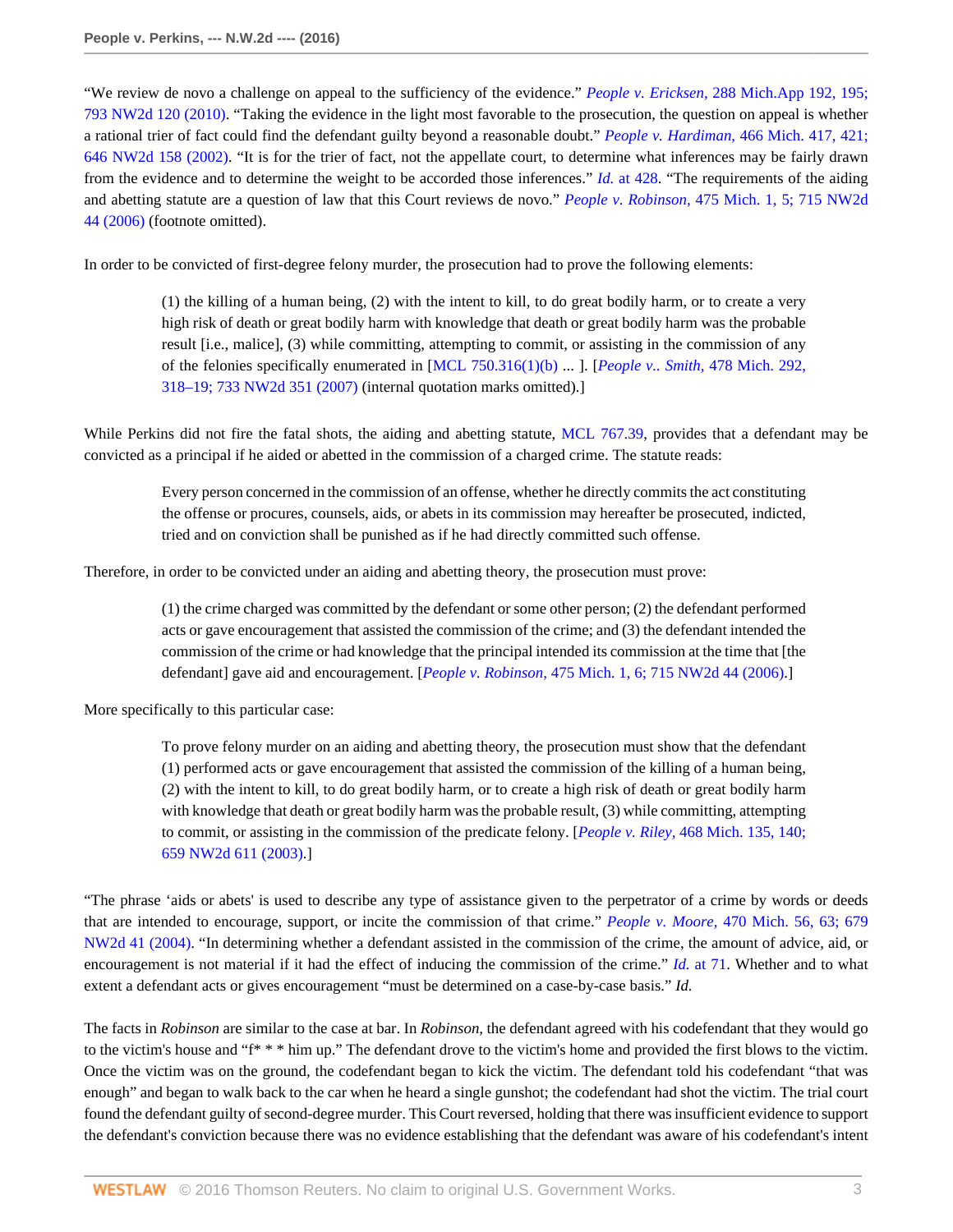to kill the victim. *Id.* at 4–5. Our Supreme Court reversed, holding that the natural and probable consequence of aggravated assault was death. While the defendant may have only intended to assault the victim, it was foreseeable that a plan to assault someone could "escalate the assault to murder" and the fact that the defendant "serendipitously left the scene of the crime moments before [the] murder does not under these circumstances exonerate him from responsibility for the crime." *Id.* at 11– 12. The Court explained that "sharing the same intent as the principal allows for accomplice liability. However, sharing the identical intent is not a *prerequisite* to the imposition of accomplice liability." *Id.* at 14. The Court held:

[A] defendant must possess the criminal intent to aid, abet, procure, or counsel the commission of an offense. A defendant is criminally liable for the offenses the defendant specifically intends to aid or abet, or has knowledge of, as well as those crimes that are the natural and probable consequences of the offense he intends to aid or abet. Therefore, the prosecutor must prove beyond a reasonable doubt that the defendant aided or abetted the commission of an offense and that the defendant intended to aid the charged offense, knew the principal intended to commit the charged offense, or, alternatively, that the charged offense was a natural and probable consequence of the commission of the intended offense. [*Id.* at 15.]

The prosecution presented sufficient evidence to convict Perkins of felony murder. Perkins, along with Williams and Hyatt, devised a plan to take a gun from a security guard. Perkins grabbed the victim and held him while Hyatt drew his own gun. Hyatt shot the victim while Perkins was holding him. While Perkins may have fled the scene after the first shot, he is not exonerated from Hyatt's subsequent action where the victim's death was a natural and probable consequence of the armed robbery. A reasonable jury could conclude that Perkins disregarded the likelihood that the natural tendency of his acts was to cause death. Clearly Perkins (1) performed acts or gave encouragement that assisted the commission of the killing of a human being, (2) with the intent to kill, to do great bodily harm, or to create a high risk of death or great bodily harm with knowledge that death or great bodily harm was the probable result, (3) while committing, attempting to commit, or assisting in the commission of the predicate felony.

Defendant argues that he had reached temporary safety before the fatal shots. However, the victim was shot multiple times with one of those shots coming when Perkins was still holding the victim. There is no clear indication of which shot actually killed the victim. Therefore, it is conceivable that the shot fired while Perkins held the victim was the one that actually caused the victim's death. At a minimum, the shot contributed to the victim's death. Perkins tries to separate his acts of assistance during the armed robbery from Hyatt's act of shooting the victim, relying heavily on the fact that he was attempting to leave the location. The jury could have inferred from the evidence, however, that Perkins assisted in the murder by actively participating in the underlying offense, i.e., the armed robbery, and that the shooting was a natural and probable result of the armed robbery.

## <span id="page-3-0"></span>B. ADMISSIBILITY OF PERKINS' STATEMENT

Perkins next argues that his confession should have been suppressed because the investigating officer, Terence Green, knew that Perkins was in jail on an unrelated offense and was represented by counsel and nevertheless questioned Perkins without his attorney and because the officer lied to him about incriminating physical evidence. We disagree.

This Court reviews de novo a trial court's ultimate decision on a motion to suppress evidence. Although this Court engages in a review de novo of the entire record, this Court will not disturb a trial court's factual findings with respect to a *Walker*<sup>[3](#page-15-2)</sup> hearing unless those findings are clearly erroneous. [A] finding is clearly erroneous if it leaves us with a definite and firm conviction that the trial court has made a mistake. [*People v. Akins,* [259 Mich.App 545, 563–64; 675 NW2d 863 \(2003\)](http://www.westlaw.com/Link/Document/FullText?findType=Y&serNum=2003910110&pubNum=0000595&originatingDoc=I0e673addbf7611e590d4edf60ce7d742&refType=RP&originationContext=document&vr=3.0&rs=cblt1.0&transitionType=DocumentItem&contextData=(sc.Keycite)) (internal quotation marks, citations and footnotes omitted.]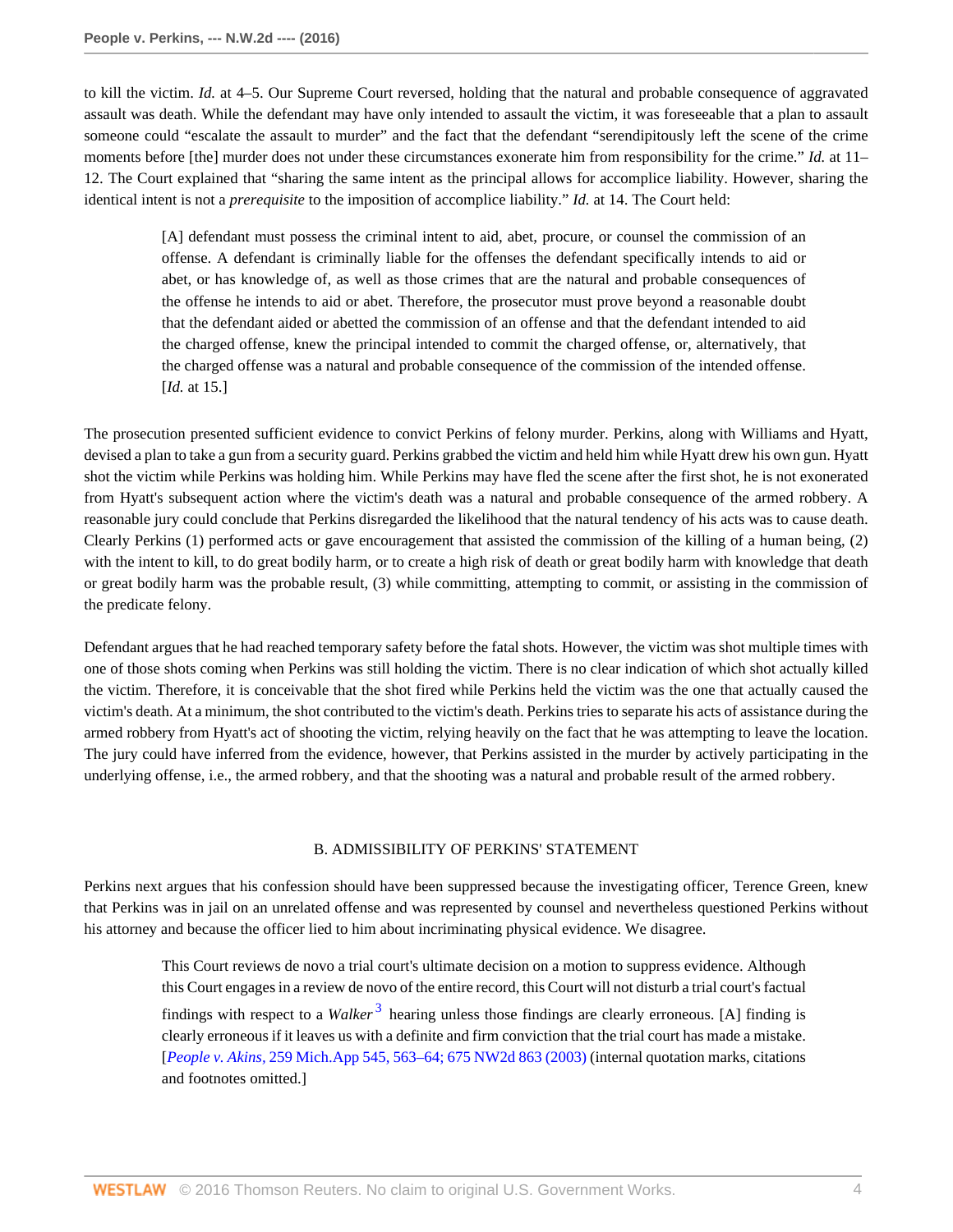Perkins argues that the trial court erred in admitting his statement to police where the statement violated his right to counsel under both his Fifth and Sixth Amendment rights. Our Court has explained the interplay between these two amendments:

The right to counsel is guaranteed by both the Fifth and Sixth Amendments of the United States Constitution, as well as [Const.1963, art. 1, §§ 17](http://www.westlaw.com/Link/Document/FullText?findType=L&pubNum=1000643&cite=MICOART1S17&originatingDoc=I0e673addbf7611e590d4edf60ce7d742&refType=LQ&originationContext=document&vr=3.0&rs=cblt1.0&transitionType=DocumentItem&contextData=(sc.Keycite)) and [20](http://www.westlaw.com/Link/Document/FullText?findType=L&pubNum=1000643&cite=MICOART1S20&originatingDoc=I0e673addbf7611e590d4edf60ce7d742&refType=LQ&originationContext=document&vr=3.0&rs=cblt1.0&transitionType=DocumentItem&contextData=(sc.Keycite)). However, these constitutional rights are distinct and not necessarily coextensive. The Sixth Amendment directly guarantees the right to counsel in all criminal prosecutions, while the Fifth Amendment right to counsel is a corollary to the amendment's stated right against self-incrimination and to due process. The right to counsel guaranteed by the Michigan Constitution is generally the same as that guaranteed by the Sixth Amendment; absent a compelling reason to afford greater protection under the Michigan Constitution, the right to counsel provisions will be construed to afford the same protections. [*People v. Marsack,* [231 Mich.App 364, 372–73; 586 NW2d](http://www.westlaw.com/Link/Document/FullText?findType=Y&serNum=1998177322&pubNum=0000595&originatingDoc=I0e673addbf7611e590d4edf60ce7d742&refType=RP&originationContext=document&vr=3.0&rs=cblt1.0&transitionType=DocumentItem&contextData=(sc.Keycite)) [234 \(1998\)](http://www.westlaw.com/Link/Document/FullText?findType=Y&serNum=1998177322&pubNum=0000595&originatingDoc=I0e673addbf7611e590d4edf60ce7d742&refType=RP&originationContext=document&vr=3.0&rs=cblt1.0&transitionType=DocumentItem&contextData=(sc.Keycite)) (internal citations omitted).]

The Sixth Amendment, as applied to the states through the Fourteenth Amendment, guarantees a criminal defendant the right to have an attorney assist in his defense. *People v. Russell,* [471 Mich. 182, 187; 684 NW2d 745 \(2004\)](http://www.westlaw.com/Link/Document/FullText?findType=Y&serNum=2004750850&pubNum=0000595&originatingDoc=I0e673addbf7611e590d4edf60ce7d742&refType=RP&originationContext=document&vr=3.0&rs=cblt1.0&transitionType=DocumentItem&contextData=(sc.Keycite)), cert den [543 U.S.](http://www.westlaw.com/Link/Document/FullText?findType=Y&serNum=2005374703&pubNum=0000780&originatingDoc=I0e673addbf7611e590d4edf60ce7d742&refType=RP&originationContext=document&vr=3.0&rs=cblt1.0&transitionType=DocumentItem&contextData=(sc.Keycite)) [1095 \(2005\)](http://www.westlaw.com/Link/Document/FullText?findType=Y&serNum=2005374703&pubNum=0000780&originatingDoc=I0e673addbf7611e590d4edf60ce7d742&refType=RP&originationContext=document&vr=3.0&rs=cblt1.0&transitionType=DocumentItem&contextData=(sc.Keycite)). "The Sixth Amendment guarantees a defendant the right to have counsel present at all critical stages of the criminal proceedings." *Missouri v. Frye,* ––– U.S. ––––; [132 S.Ct. 1399, 1405; 182 L.Ed.2d 379 \(2012\)](http://www.westlaw.com/Link/Document/FullText?findType=Y&serNum=2027347363&pubNum=0000708&originatingDoc=I0e673addbf7611e590d4edf60ce7d742&refType=RP&fi=co_pp_sp_708_1405&originationContext=document&vr=3.0&rs=cblt1.0&transitionType=DocumentItem&contextData=(sc.Keycite)#co_pp_sp_708_1405) (internal quotation marks omitted). "[O]nce this right to counsel has attached and has been invoked, any subsequent waiver during a police-initiated custodial interview is ineffective." *McNeil v. Wisconsin,* [501 U.S. 171, 175; 111 S.Ct. 2204, 2207; 115 L.Ed.2d 158 \(1991\)](http://www.westlaw.com/Link/Document/FullText?findType=Y&serNum=1991106871&pubNum=0000708&originatingDoc=I0e673addbf7611e590d4edf60ce7d742&refType=RP&fi=co_pp_sp_708_2207&originationContext=document&vr=3.0&rs=cblt1.0&transitionType=DocumentItem&contextData=(sc.Keycite)#co_pp_sp_708_2207). However, the Sixth Amendment right "is offense-specific and cannot be invoked once for all future prosecutions." *[People v.](http://www.westlaw.com/Link/Document/FullText?findType=Y&serNum=1995212684&pubNum=0000595&originatingDoc=I0e673addbf7611e590d4edf60ce7d742&refType=RP&originationContext=document&vr=3.0&rs=cblt1.0&transitionType=DocumentItem&contextData=(sc.Keycite)) Smielewski,* [214 Mich.App 55, 60; 542 NW2d 293 \(1995\)](http://www.westlaw.com/Link/Document/FullText?findType=Y&serNum=1995212684&pubNum=0000595&originatingDoc=I0e673addbf7611e590d4edf60ce7d742&refType=RP&originationContext=document&vr=3.0&rs=cblt1.0&transitionType=DocumentItem&contextData=(sc.Keycite)). Instead, it "attaches only at or after adversarial judicial proceedings have been initiated." *Id.* This is because excluding "evidence pertaining to charges as to which the Sixth Amendment right to counsel had not attached at the time the evidence was obtained, simply because other charges were pending at that time, would unnecessarily frustrate the public's interest in the investigation of criminal activities." *McNeil,* [501 U.S. at 176.](http://www.westlaw.com/Link/Document/FullText?findType=Y&serNum=1991106871&pubNum=0000780&originatingDoc=I0e673addbf7611e590d4edf60ce7d742&refType=RP&fi=co_pp_sp_780_176&originationContext=document&vr=3.0&rs=cblt1.0&transitionType=DocumentItem&contextData=(sc.Keycite)#co_pp_sp_780_176) Our Court has explained:

[O]nce the Sixth Amendment right to counsel has been invoked, any subsequent waiver during a policeinitiated custodial interview is ineffective with respect to the formal charges filed against the defendant. Incriminating statements pertaining to other crimes, as to which the Sixth Amendment right has not yet attached, are, of course, admissible at a trial of those offenses. Indeed, a defendant's request for courtappointed counsel at an arraignment does not invalidate a waiver of the defendant's right to counsel under *Miranda* during a subsequent police-initiated interrogation concerning a different and unrelated offense. Thus, when a defendant is interrogated after being arraigned and the interrogation involves charges unrelated to the arraigned charges, the defendant's Sixth Amendment right invoked at arraignment—the initiation of the criminal prosecution—is inapplicable to the interrogation. [*Smielewski,* [214 Mich.App](http://www.westlaw.com/Link/Document/FullText?findType=Y&serNum=1995212684&pubNum=0000543&originatingDoc=I0e673addbf7611e590d4edf60ce7d742&refType=RP&fi=co_pp_sp_543_61&originationContext=document&vr=3.0&rs=cblt1.0&transitionType=DocumentItem&contextData=(sc.Keycite)#co_pp_sp_543_61) [at 61.](http://www.westlaw.com/Link/Document/FullText?findType=Y&serNum=1995212684&pubNum=0000543&originatingDoc=I0e673addbf7611e590d4edf60ce7d742&refType=RP&fi=co_pp_sp_543_61&originationContext=document&vr=3.0&rs=cblt1.0&transitionType=DocumentItem&contextData=(sc.Keycite)#co_pp_sp_543_61)]

The record reveals that adversarial judicial proceedings for the instant case had not yet begun when Perkins confessed. At the *Walker* hearing, Green testified that he knew that Perkins was in jail on an unrelated home invasion charge. Green never bothered to see whether Perkins had been arraigned on the home invasion charge or whether there was an attorney of record. Because the Sixth Amendment right to counsel is offense specific and because adversarial judicial proceedings had not been initiated for the offenses in this case, Perkins' right to counsel under the Sixth Amendment had not yet attached and the trial court properly denied Perkins' motion to suppress his confession on that basis.

Perkins nevertheless claims that his statement was involuntary. The Michigan Supreme Court has held:

In determining whether a statement is voluntary, the trial court should consider, among other things, the following factors: the age of the accused; his lack of education or his intelligence level; the extent of his previous experience with the police; the repeated and prolonged nature of the questioning; the length of the detention of the accused before he gave the statement in question; the lack of any advice to the accused of his constitutional rights; whether there was an unnecessary delay in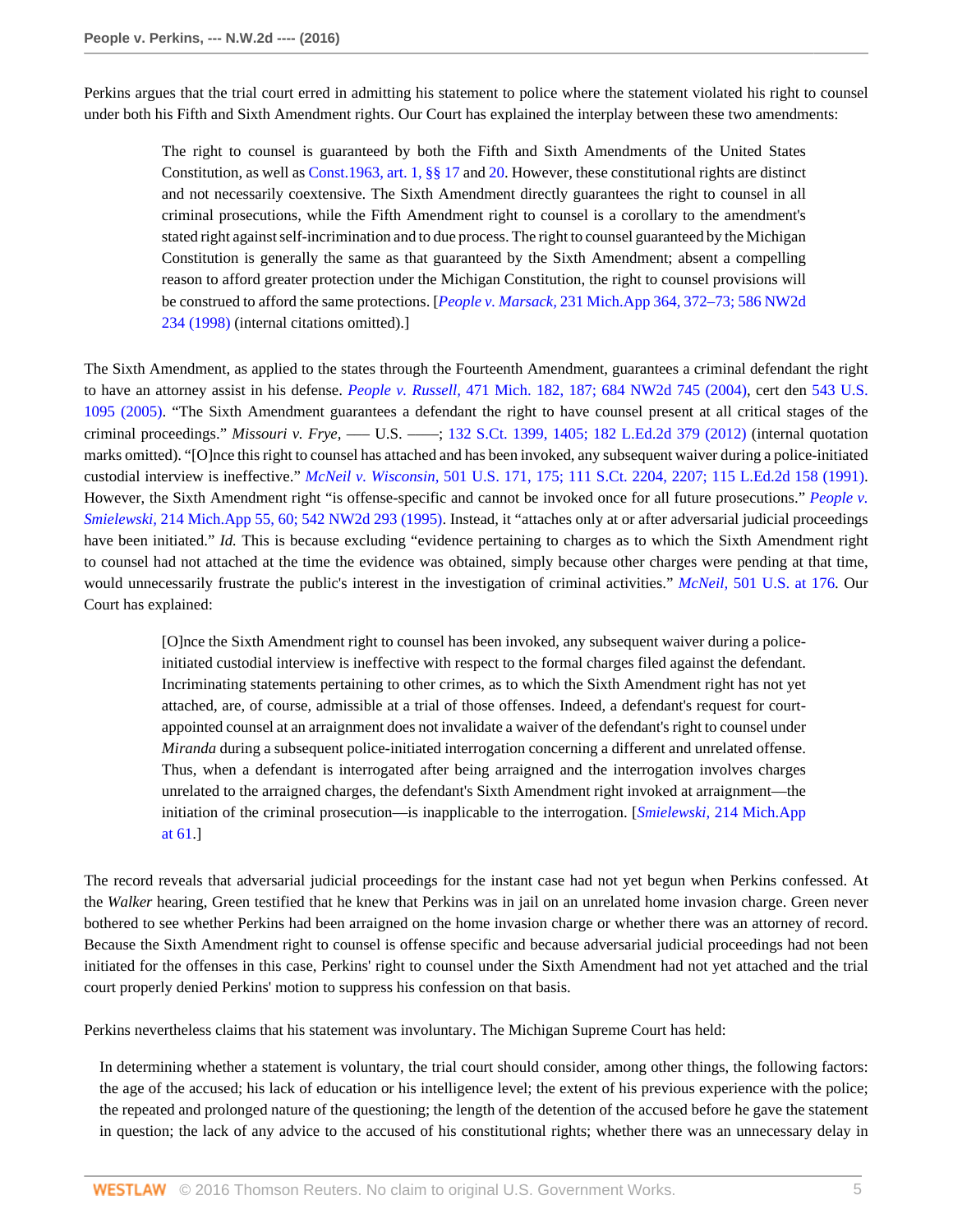bringing him before a magistrate before he gave the confession; whether the accused was injured, intoxicated or drugged, or in ill health when he gave the statement; whether the accused was deprived of food, sleep, or medical attention; whether the accused was physically abused; and whether the suspect was threatened with abuse.

The absence or presence of any one of these factors is not necessarily conclusive on the issue of voluntariness. The ultimate test of admissibility is whether the totality of the circumstances surrounding the making of the confession indicates that it was freely and voluntarily made. [*People v. Cipriano,* [431 Mich. 315, 334; 429 NW2d 781 \(1988\).](http://www.westlaw.com/Link/Document/FullText?findType=Y&serNum=1988125506&pubNum=0000595&originatingDoc=I0e673addbf7611e590d4edf60ce7d742&refType=RP&originationContext=document&vr=3.0&rs=cblt1.0&transitionType=DocumentItem&contextData=(sc.Keycite))]

Perkins claims that his statement was involuntary because Green lied to him about what evidence existed in the case. Green admitted that he told Perkins there was video, DNA, and fingerprint evidence, even after Green assured Perkins at the outset of their conversation that he would "never lie to" Perkins. The fact that police lie to a suspect about the evidence against him does not automatically render an otherwise voluntary statement involuntary. *People v. Hicks,* [185 Mich.App 107, 113; 460](http://www.westlaw.com/Link/Document/FullText?findType=Y&serNum=1990126593&pubNum=0000595&originatingDoc=I0e673addbf7611e590d4edf60ce7d742&refType=RP&originationContext=document&vr=3.0&rs=cblt1.0&transitionType=DocumentItem&contextData=(sc.Keycite)) [NW2d 569 \(1990\)](http://www.westlaw.com/Link/Document/FullText?findType=Y&serNum=1990126593&pubNum=0000595&originatingDoc=I0e673addbf7611e590d4edf60ce7d742&refType=RP&originationContext=document&vr=3.0&rs=cblt1.0&transitionType=DocumentItem&contextData=(sc.Keycite)). Instead, misrepresentation by the police is just one factor to be considered; the focus remains the totality of the circumstances.

Green testified that he questioned Perkins on February 20, 2013 at approximately 4:55 p.m. Perkins was over 21 years old and had both a G.E.D. and a high school diploma. Perkins could read and write the English language. Perkins had previous contact with the police and the criminal justice system and, as previously mentioned, was in jail for home invasion. Perkins was not deprived of food, sleep, or medical attention, and he was not injured, intoxicated, or drugged. There is no evidence that Perkins was physically abused, or threatened with abuse. The interview was short, lasting only an hour. Perkins was advised of and waived his *Miranda* rights before speaking with Green and never requested an attorney. Therefore, even if Green lied to Perkins regarding the evidence against him, the trial court did not err in determining that defendant's statement was voluntarily made under the totality of the circumstances.

## C. JUDGMENT OF SENTENCE

Finally, Perkins argues that the trial court erred in ordering that Perkins' felony-firearm sentence run consecutively to Perkins' conspiracy to commit armed robbery sentence. The prosecution concedes error on this point.

At the time of Perkins' sentence, the felony-firearm statute provided, in relevant part:

(1) A person who carries or has in his or her possession a firearm when he or she commits or attempts to commit a felony, ... is guilty of a felony, and shall be imprisoned for 2 years....

(2) A term of imprisonment prescribed by this section is in addition to the sentence imposed for the conviction of the felony or the attempt to commit the felony, and shall be served consecutively with and preceding any term of imprisonment imposed for the conviction of the felony or attempt to commit the felony. [\[MCL 750.227b](http://www.westlaw.com/Link/Document/FullText?findType=L&pubNum=1000043&cite=MIST750.227B&originatingDoc=I0e673addbf7611e590d4edf60ce7d742&refType=LQ&originationContext=document&vr=3.0&rs=cblt1.0&transitionType=DocumentItem&contextData=(sc.Keycite)).]

Our Supreme Court has held:

From the plain language of the felony-firearm statute, it is evident that the Legislature intended that a felony-firearm sentence be consecutive only to the sentence for a specific underlying felony. Subsection 2 clearly states that the felony-firearm sentence "shall be served consecutively with and preceding any term of imprisonment imposed for the conviction of the *felony* or attempt to commit the *felony.*" It is evident that the emphasized language refers back to the predicate offense discussed in subsection 1, i.e., the offense during which the defendant possessed a firearm. No language in the statute permits consecutive sentencing with convictions other than the predicate offense. [*People v. Clark,* [463 Mich. 459, 463–64; 619 NW2d 538 \(2000\)](http://www.westlaw.com/Link/Document/FullText?findType=Y&serNum=2000646146&pubNum=0000595&originatingDoc=I0e673addbf7611e590d4edf60ce7d742&refType=RP&originationContext=document&vr=3.0&rs=cblt1.0&transitionType=DocumentItem&contextData=(sc.Keycite)) (internal footnotes omitted).].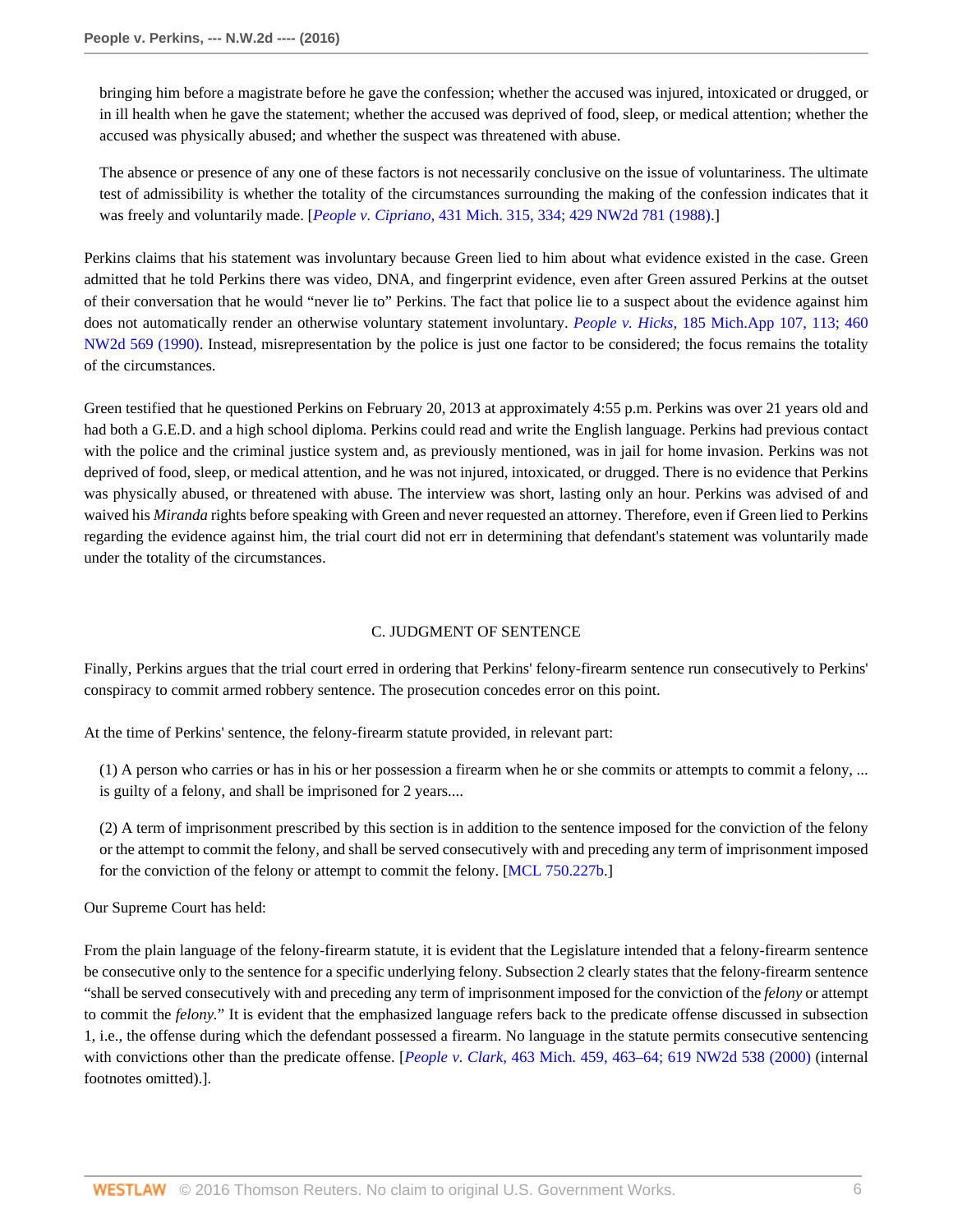Perkins' judgment of sentence should be amended to reflect that his felony-firearm sentence does not run consecutively to his conspiracy to commit armed robbery sentence.

#### III. DOCKET NO. 323876 (WILLIAMS' APPEAL)

## A. RESTITUTION

Williams first argues that the trial court erroneously assessed the full amount of restitution against him when he was merely an aider and abettor to crimes less than murder. He points out that he was not convicted of felony murder and was only liable for the impact of *his* conduct on the victim, not the criminal acts of others. This issue is moot and has been waived.

In lieu of a second trial, Williams pleaded no contest to second-degree murder. Notably, the judgment of sentence from the murder conviction includes the same order of restitution as the previous judgment of sentence. Williams tried unsuccessfully to withdraw his guilty plea in the trial court. He sought delayed application for leave to appeal, which this Court denied. *People v.. Williams,* unpublished order of the Court of Appeals, entered August 4, 2015 (Docket No. 328103), lv pending. Therefore, as of now, the judgment of sentence from Williams' murder conviction stands. The restitution order for the murder conviction is the same as the restitution for this case. Under those circumstances, "this Court is unable to provide a remedy for the alleged error" and the issue is deemed moot. *People v. Tombs,* [260 Mich.App 201, 220; 679 NW2d 77 \(2003\)](http://www.westlaw.com/Link/Document/FullText?findType=Y&serNum=2004042276&pubNum=0000595&originatingDoc=I0e673addbf7611e590d4edf60ce7d742&refType=RP&originationContext=document&vr=3.0&rs=cblt1.0&transitionType=DocumentItem&contextData=(sc.Keycite)).

Moreover, the issue has been waived. "[I]n general, an appellant may not benefit from an alleged error that the appellant contributed to by plan or negligence." *People v. Witherspoon,* [257 Mich.App 329, 333; 670 NW2d 434 \(2003\)](http://www.westlaw.com/Link/Document/FullText?findType=Y&serNum=2003455468&pubNum=0000595&originatingDoc=I0e673addbf7611e590d4edf60ce7d742&refType=RP&originationContext=document&vr=3.0&rs=cblt1.0&transitionType=DocumentItem&contextData=(sc.Keycite)). At Williams' August 11, 2014 sentence, the following exchange took place:

THE COURT: ...

Restitution, as previously indicated for the co-defendant in this matter, total \$689,688.68; partially los[t] wages, partially funeral bill and partially workers compensation as set forth on page five of this [presentence investigation] report.

MR. COTTON [defense counsel]: Judge, I would just ask that that restitution be joint and severally certain, your Honor.

THE COURT: It is. It's all joint and several.

MR. COTTON: Thank you, your Honor.

"[A] party cannot request a certain action of the trial court and then argue on appeal that the action was error." *[People v. McCray,](http://www.westlaw.com/Link/Document/FullText?findType=Y&serNum=1995097303&pubNum=0000595&originatingDoc=I0e673addbf7611e590d4edf60ce7d742&refType=RP&originationContext=document&vr=3.0&rs=cblt1.0&transitionType=DocumentItem&contextData=(sc.Keycite))* [210 Mich.App 9, 14; 533 NW2d 359 \(1995\).](http://www.westlaw.com/Link/Document/FullText?findType=Y&serNum=1995097303&pubNum=0000595&originatingDoc=I0e673addbf7611e590d4edf60ce7d742&refType=RP&originationContext=document&vr=3.0&rs=cblt1.0&transitionType=DocumentItem&contextData=(sc.Keycite)) Defense counsel seems to have "undoubtedly inadvertently, created the very error that it wishes to correct on appeal." *People v. Szalma,* [487 Mich. 708, 726; 790 NW2d 662 \(2010\).](http://www.westlaw.com/Link/Document/FullText?findType=Y&serNum=2022861666&pubNum=0000595&originatingDoc=I0e673addbf7611e590d4edf60ce7d742&refType=RP&originationContext=document&vr=3.0&rs=cblt1.0&transitionType=DocumentItem&contextData=(sc.Keycite)) But "a party may not harbor error at trial and then use that error as an appellate parachute." *Id.*

## B. SUFFICIENCY OF THE EVIDENCE

Williams argues that there was insufficient evidence to support his convictions for armed robbery and conspiracy to commit armed robbery. Williams writes: "There is no evidence that Williams knew that anyone intended to commit an *armed* robbery that night....The prosecution did not prove that Williams had conspired to be part of anything more than an *unarmed* robbery done to steal a firearm." We disagree.

"The essential elements of an armed robbery are (1) an assault, and (2) a felonious taking of property from the victim's person or presence, while (3) the defendant is armed with a weapon described in the statute." *[People v. Henry \(After Remand\),](http://www.westlaw.com/Link/Document/FullText?findType=Y&serNum=2033357005&pubNum=0000595&originatingDoc=I0e673addbf7611e590d4edf60ce7d742&refType=RP&originationContext=document&vr=3.0&rs=cblt1.0&transitionType=DocumentItem&contextData=(sc.Keycite))* 305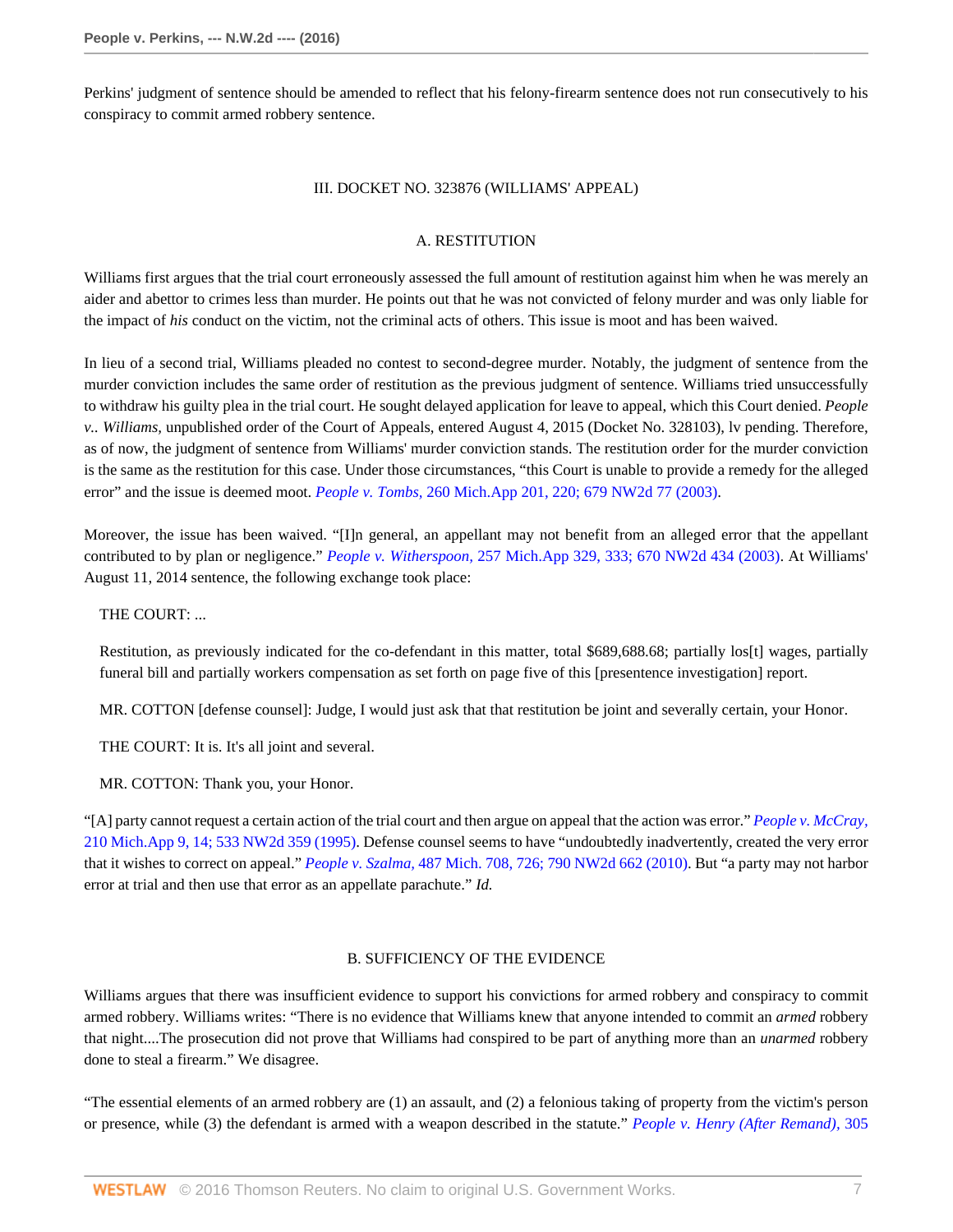[Mich.App 127, 142; 854 NW2d 114 \(2014\)](http://www.westlaw.com/Link/Document/FullText?findType=Y&serNum=2033357005&pubNum=0000595&originatingDoc=I0e673addbf7611e590d4edf60ce7d742&refType=RP&originationContext=document&vr=3.0&rs=cblt1.0&transitionType=DocumentItem&contextData=(sc.Keycite)). "A conspiracy is a partnership in criminal purposes. The gist of the offense of conspiracy lies in the unlawful agreement between two or more persons. Establishing a conspiracy requires evidence of specific intent to combine with others to accomplish an illegal objective." *People v. Blume,* [443 Mich. 476, 505 NW2d 843 \(1993\)](http://www.westlaw.com/Link/Document/FullText?findType=Y&serNum=1993189892&pubNum=0000595&originatingDoc=I0e673addbf7611e590d4edf60ce7d742&refType=RP&originationContext=document&vr=3.0&rs=cblt1.0&transitionType=DocumentItem&contextData=(sc.Keycite)) (internal quotation marks and citations omitted).

As previously stated, the aiding and abetting statute, [MCL 767.39,](http://www.westlaw.com/Link/Document/FullText?findType=L&pubNum=1000043&cite=MIST767.39&originatingDoc=I0e673addbf7611e590d4edf60ce7d742&refType=LQ&originationContext=document&vr=3.0&rs=cblt1.0&transitionType=DocumentItem&contextData=(sc.Keycite)) provides that a defendant may be convicted of a crime if he aided or abetted in the commission of the crime. Williams admitted that he, Perkins and Hyatt discussed the need to rob a security guard in order to obtain a weapon. Williams borrowed a gun for the group. In fact, Williams concedes that the evidence was sufficient to support his convictions for felon in possession of a firearm and felony-firearm based on his admission to Green that he obtained the gun from a man known as "Chief." Not only did Williams provide the weapon, but he acted in a drunk and disorderly way in order to lure the victim out of his car, making the victim an easier target for Perkins and Hyatt. Hyatt shot the victim with the gun that Williams procured. It is disingenuous for Williams to now argue that he did not expect an armed robbery when, in fact, he provided a gun to accomplish the armed robbery. There was overwhelming evidence to support Williams' convictions for armed robbery and conspiracy to commit armed robbery.

## IV. DOCKET NO. 325741 (HYATT'S APPEAL)

### A. IDENTIFICATION TESTIMONY

Hyatt argues that Green invaded the province of the jury by offering his opinion that certain video footage and still frames from the stairwell of the apartment building where the murder occurred were of Hyatt. We agree that the trial court abused its discretion when it allowed Green to identify Hyatt in a surveillance video, but conclude that the error was harmless.

"We review for an abuse of discretion the trial court's evidentiary rulings that have been properly preserved. An abuse of discretion occurs when the court chooses an outcome that falls outside the range of reasonable and principled outcomes." *[People](http://www.westlaw.com/Link/Document/FullText?findType=Y&serNum=2030180393&pubNum=0000595&originatingDoc=I0e673addbf7611e590d4edf60ce7d742&refType=RP&originationContext=document&vr=3.0&rs=cblt1.0&transitionType=DocumentItem&contextData=(sc.Keycite)) v. Fomby,* [300 Mich.App 46, 48; 831 NW2d 887 \(2013\)](http://www.westlaw.com/Link/Document/FullText?findType=Y&serNum=2030180393&pubNum=0000595&originatingDoc=I0e673addbf7611e590d4edf60ce7d742&refType=RP&originationContext=document&vr=3.0&rs=cblt1.0&transitionType=DocumentItem&contextData=(sc.Keycite)) (internal quotation marks and citation omitted).

The following exchange took place while the prosecutor questioned Green:

Q. Camera two. Okay .... can you tell us who is coming down these stairs when you can see them?

MR. SKINNER [defense counsel]: I'm gonna object to that question.

BY MS. HANSON [prosecutor]:

Q. Who is that?

A. That's Kenya Hyatt.

Q. Okay.

MR. SKINNER: Judge, can I be heard?

THE COURT: I'm hearing you.

MR. SKINNER: All right. It's too late now for my objection.

THE COURT: Well, I'm gonna overrule the objection. But you can make a separate record at a later time.

Green then testified that, as Hyatt neared the bottom of the stairs, "you can clearly see him make a motion. Left hand crosses the body. Right hand touches the hip," which Green believed was an attempt to conceal a weapon.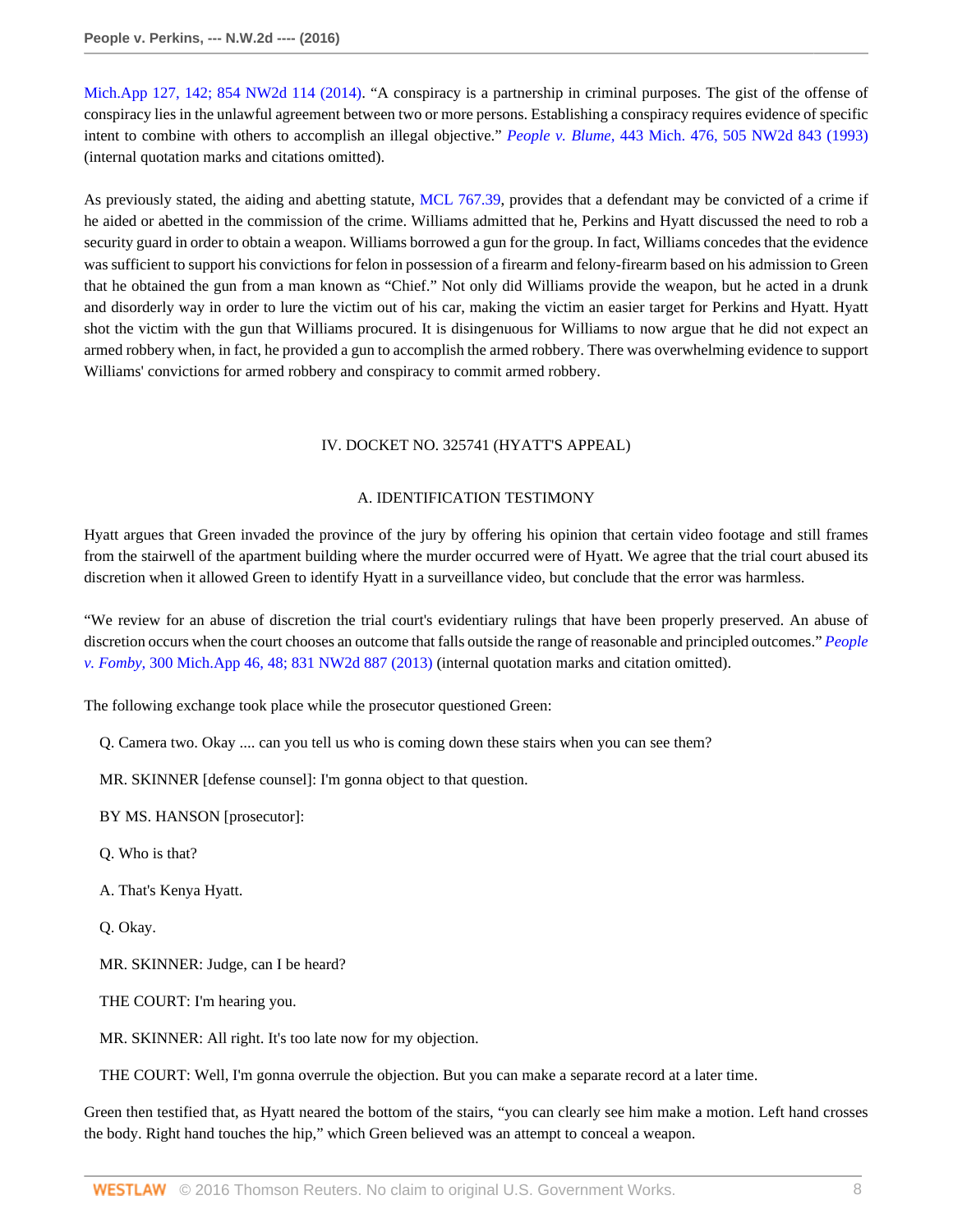The testimony at issue constituted lay opinion testimony. *Fomby,* [300 Mich.App at 50.](http://www.westlaw.com/Link/Document/FullText?findType=Y&serNum=2030180393&pubNum=0000543&originatingDoc=I0e673addbf7611e590d4edf60ce7d742&refType=RP&fi=co_pp_sp_543_50&originationContext=document&vr=3.0&rs=cblt1.0&transitionType=DocumentItem&contextData=(sc.Keycite)#co_pp_sp_543_50) [MRE 701](http://www.westlaw.com/Link/Document/FullText?findType=L&pubNum=1005483&cite=MIRREVMRE701&originatingDoc=I0e673addbf7611e590d4edf60ce7d742&refType=LQ&originationContext=document&vr=3.0&rs=cblt1.0&transitionType=DocumentItem&contextData=(sc.Keycite)) provides: "If the witness is not testifying as an expert, the witness' testimony in the form of opinions or inferences is limited to those opinions or inferences which are (a) rationally based on the perception of the witness and (b) helpful to a clear understanding of the witness' testimony or the determination of a fact in issue." However, Green's testimony invaded the province of the jury. In *Fomby,* this Court cited with support federal case law that "the issue of whether the defendant in the courtroom was the person pictured in a surveillance photo [is] a determination properly left to the jury." *Fomby,* [300 Mich.App at 52](http://www.westlaw.com/Link/Document/FullText?findType=Y&serNum=2030180393&pubNum=0000543&originatingDoc=I0e673addbf7611e590d4edf60ce7d742&refType=RP&fi=co_pp_sp_543_52&originationContext=document&vr=3.0&rs=cblt1.0&transitionType=DocumentItem&contextData=(sc.Keycite)#co_pp_sp_543_52). In such a situation, there is no reason to believe that the witness who offered the identifying testimony was "more likely to identify correctly the person than is the jury." *Id.* (internal quotation marks omitted).

Unlike the witness in *Fomby* who testified that the individual in the video footage was the same individual in still images but did not specifically identify the defendant as the individual in the images, Green affirmatively identified Hyatt as the individual in the stairwell. Green could properly comment that, based on his experience, the individual appeared to be concealing a weapon, but Green should not have been allowed to identify Hyatt as that individual. "[W]here a jury is as capable as anyone else of reaching a conclusion on certain facts, it is error to permit a witness to give his own opinion or interpretation of the facts because it invades the province of the jury." *People v. Drossart,* [99 Mich.App 66, 80; 297 NW2d 863 \(1980\)](http://www.westlaw.com/Link/Document/FullText?findType=Y&serNum=1980145063&pubNum=0000595&originatingDoc=I0e673addbf7611e590d4edf60ce7d742&refType=RP&originationContext=document&vr=3.0&rs=cblt1.0&transitionType=DocumentItem&contextData=(sc.Keycite)). There was nothing about the images (i.e. poor quality of the images, defendant wearing a disguise) that necessitated Green's opinion. This is evidenced by the trial court's own statement during defense counsel's objection that "I would have no trouble making an identification myself."

However, even if the trial court abused its discretion, reversal is not warranted where the error was not outcome determinative. "Under [MCL 769.26,](http://www.westlaw.com/Link/Document/FullText?findType=L&pubNum=1000043&cite=MIST769.26&originatingDoc=I0e673addbf7611e590d4edf60ce7d742&refType=LQ&originationContext=document&vr=3.0&rs=cblt1.0&transitionType=DocumentItem&contextData=(sc.Keycite)) a preserved, nonconstitutional error is not grounds for reversal unless, after an examination of the entire cause, it affirmatively appears that it is more probable than not that the error was outcome determinative. Similarly, [MCR](http://www.westlaw.com/Link/Document/FullText?findType=L&pubNum=1005474&cite=MIRRCPMCR2.613&originatingDoc=I0e673addbf7611e590d4edf60ce7d742&refType=LQ&originationContext=document&vr=3.0&rs=cblt1.0&transitionType=DocumentItem&contextData=(sc.Keycite)) [2.613\(A\)](http://www.westlaw.com/Link/Document/FullText?findType=L&pubNum=1005474&cite=MIRRCPMCR2.613&originatingDoc=I0e673addbf7611e590d4edf60ce7d742&refType=LQ&originationContext=document&vr=3.0&rs=cblt1.0&transitionType=DocumentItem&contextData=(sc.Keycite)) provides that an error is not grounds for disturbing a judgment unless refusal to take this action appears to the court inconsistent with substantial justice." *People v. Williams,* [483 Mich. 226, 243; 769 NW2d 605 \(2009\)](http://www.westlaw.com/Link/Document/FullText?findType=Y&serNum=2019338467&pubNum=0000595&originatingDoc=I0e673addbf7611e590d4edf60ce7d742&refType=RP&originationContext=document&vr=3.0&rs=cblt1.0&transitionType=DocumentItem&contextData=(sc.Keycite)) (internal quotation marks and citation omitted). "An error is outcome determinative if it undermined the reliability of the verdict." *[People v. Feezel,](http://www.westlaw.com/Link/Document/FullText?findType=Y&serNum=2022263804&pubNum=0000595&originatingDoc=I0e673addbf7611e590d4edf60ce7d742&refType=RP&originationContext=document&vr=3.0&rs=cblt1.0&transitionType=DocumentItem&contextData=(sc.Keycite))* 486 [Mich. 184, 192; 783 NW2d 67 \(2010\)](http://www.westlaw.com/Link/Document/FullText?findType=Y&serNum=2022263804&pubNum=0000595&originatingDoc=I0e673addbf7611e590d4edf60ce7d742&refType=RP&originationContext=document&vr=3.0&rs=cblt1.0&transitionType=DocumentItem&contextData=(sc.Keycite)). When determining whether the verdict has been undermined, an appellate court must "focus on the nature of the error in light of the weight and strength of the untainted evidence." *Id.*

Here, evidence of Hyatt's guilt was overwhelming. In fact, the assailants' identities were not reasonably in dispute. Hyatt confessed to helping plan the robbery. He armed himself with a gun that Williams gave him. Although the plan was simply to scare the security guard and take his weapon, Hyatt shot the victim at least three times. Hyatt clearly admitted that he was the shooter. His identity was not at issue and, therefore, Green's testimony was ultimately of no consequence.

#### B. JURY INSTRUCTIONS

Hyatt next argues that the trial court erred when it declined Hyatt's request to instruct the jury on accident. We disagree.

"[J]ury instructions that involve questions of law are also reviewed de novo. But a trial court's determination whether a jury instruction is applicable to the facts of the case is reviewed for an abuse of discretion." *People v. Gillis,* [474 Mich. 105, 113;](http://www.westlaw.com/Link/Document/FullText?findType=Y&serNum=2008880319&pubNum=0000595&originatingDoc=I0e673addbf7611e590d4edf60ce7d742&refType=RP&originationContext=document&vr=3.0&rs=cblt1.0&transitionType=DocumentItem&contextData=(sc.Keycite)) [712 NW2d 419 \(2006\)](http://www.westlaw.com/Link/Document/FullText?findType=Y&serNum=2008880319&pubNum=0000595&originatingDoc=I0e673addbf7611e590d4edf60ce7d742&refType=RP&originationContext=document&vr=3.0&rs=cblt1.0&transitionType=DocumentItem&contextData=(sc.Keycite)) (internal quotation marks and citation omitted).

"Challenges to jury instructions are considered in their entirety to determine whether the trial court committed error requiring reversal." *People v. Eisen,* [296 Mich.App 326, 330; 820 NW2d 229 \(2012\).](http://www.westlaw.com/Link/Document/FullText?findType=Y&serNum=2027562203&pubNum=0000595&originatingDoc=I0e673addbf7611e590d4edf60ce7d742&refType=RP&originationContext=document&vr=3.0&rs=cblt1.0&transitionType=DocumentItem&contextData=(sc.Keycite)) "Jury instructions must clearly present the case and the applicable law to the jury. The instructions must include all elements of the charged offenses and any material issues, defenses, and theories *if supported by the evidence.*" *People v. McGhee,* [268 Mich.App 600, 606; 709 NW2d 595 \(2005\)](http://www.westlaw.com/Link/Document/FullText?findType=Y&serNum=2007666208&pubNum=0000595&originatingDoc=I0e673addbf7611e590d4edf60ce7d742&refType=RP&originationContext=document&vr=3.0&rs=cblt1.0&transitionType=DocumentItem&contextData=(sc.Keycite)) (emphasis added, internal citation omitted). Therefore, "when a jury instruction is requested on any theories or defenses and is supported by evidence, it must be given to the jury by the trial judge. *People v. Mills,* [450 Mich. 61, 80–81; 537 NW2d 909](http://www.westlaw.com/Link/Document/FullText?findType=Y&serNum=1995195600&pubNum=0000595&originatingDoc=I0e673addbf7611e590d4edf60ce7d742&refType=RP&originationContext=document&vr=3.0&rs=cblt1.0&transitionType=DocumentItem&contextData=(sc.Keycite)), modified on other grounds [450 Mich. 1212 \(1995\).](http://www.westlaw.com/Link/Document/FullText?findType=Y&serNum=1995203389&pubNum=0000542&originatingDoc=I0e673addbf7611e590d4edf60ce7d742&refType=RP&originationContext=document&vr=3.0&rs=cblt1.0&transitionType=DocumentItem&contextData=(sc.Keycite)) However, a trial court is not required to give a requested instruction "where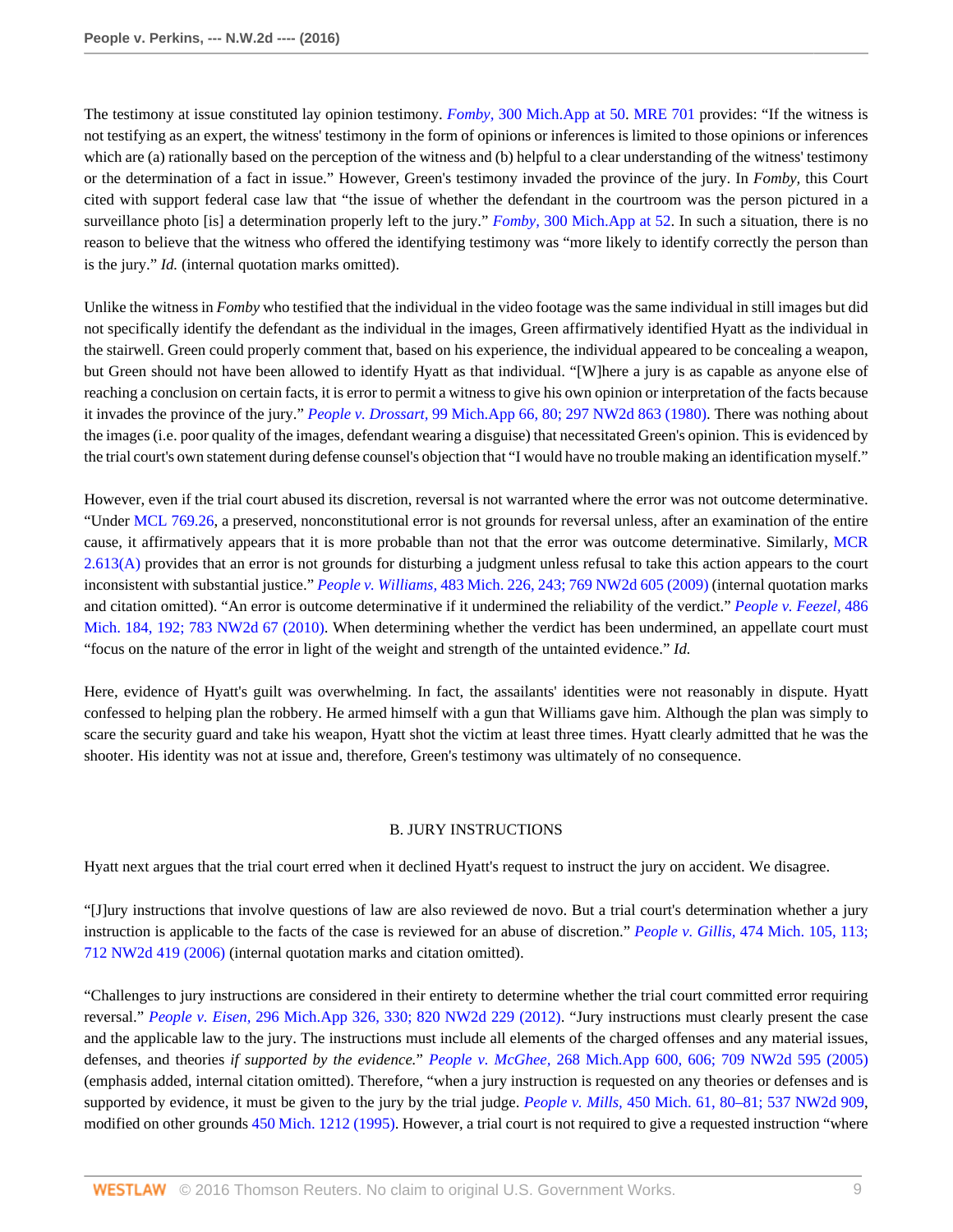the theory is not supported by evidence." *Id.* Even when a defendant has been charged with first-degree murder and claims a firearm accidentally discharged, failure to instruct on accident is not subject to automatic reversal but is subject to review for harmless error. *People v. Hawthorne,* [474 Mich. 174, 181; 713 NW2d 724 \(2006\).](http://www.westlaw.com/Link/Document/FullText?findType=Y&serNum=2009149989&pubNum=0000595&originatingDoc=I0e673addbf7611e590d4edf60ce7d742&refType=RP&originationContext=document&vr=3.0&rs=cblt1.0&transitionType=DocumentItem&contextData=(sc.Keycite)) In the event of an instructional error, a defendant must "demonstrate that it is more probable than not that the failure to give the requested lesser included misdemeanor instruction undermined reliability in the verdict." *People v. Cornell,* [466 Mich. 335, 364; 646 NW2d 127 \(2002\)](http://www.westlaw.com/Link/Document/FullText?findType=Y&serNum=2002380403&pubNum=0000595&originatingDoc=I0e673addbf7611e590d4edf60ce7d742&refType=RP&originationContext=document&vr=3.0&rs=cblt1.0&transitionType=DocumentItem&contextData=(sc.Keycite)).

Defense counsel asked that the jury be instructed as to accident under CJI2d 7.1 or self-defense under CJI2d 7.2, in light of the fact that there was record evidence that the gun simply discharged when the victim attempted to grab it from Hyatt. The trial court declined to give either instruction because "I do not think there's any evidence or sufficient evidence ... that would support the theory that the handgun he was holding discharged accidentally during a struggle with [the victim]."

There was no evidence to support Hyatt's theory that the shooting was accidental. Hyatt did not testify at trial, so the only evidence that the shooting was accidental was Hyatt's statement to Green that the victim grabbed the gun with both hands and it "just went off," as well as Perkins' statement that the victim reached for the gun and it discharged. Had the victim been shot only once, the record might have supported an accident instruction. However, Hyatt fails to address the fact that the victim was shot at least three times. That would mean that, even if the first shot was accidental, Hyatt shot the victim at least two additional times. Under those circumstances, no rational view of the evidence would support an accident instruction.

## C. SENTENCING

Finally, Hyatt argues that he was entitled to have a jury determine whether he should receive a sentence of life without the possibility of parole. In light of *Skinner,* we are compelled to remand for resentencing. However, we believe that *Skinner* was wrongly decided.

In *Miller v. Alabama,* — U.S. — ; [132 S.Ct. 2455, 2457; 183 L.Ed.2d 407 \(2012\),](http://www.westlaw.com/Link/Document/FullText?findType=Y&serNum=2027964006&pubNum=0000708&originatingDoc=I0e673addbf7611e590d4edf60ce7d742&refType=RP&fi=co_pp_sp_708_2457&originationContext=document&vr=3.0&rs=cblt1.0&transitionType=DocumentItem&contextData=(sc.Keycite)#co_pp_sp_708_2457) the United States Supreme Court held that *mandatory* life imprisonment without the possibility of parole for those under the age of 18 when they committed a crime violated the Eighth Amendment's, [U.S. Const VIII,](http://www.westlaw.com/Link/Document/FullText?findType=L&pubNum=1000583&cite=USCOAMENDVIII&originatingDoc=I0e673addbf7611e590d4edf60ce7d742&refType=LQ&originationContext=document&vr=3.0&rs=cblt1.0&transitionType=DocumentItem&contextData=(sc.Keycite)) prohibition against cruel and unusual punishment. *Miller,* [132 S.Ct. 2455](http://www.westlaw.com/Link/Document/FullText?findType=Y&serNum=2027964006&pubNum=0000708&originatingDoc=I0e673addbf7611e590d4edf60ce7d742&refType=RP&originationContext=document&vr=3.0&rs=cblt1.0&transitionType=DocumentItem&contextData=(sc.Keycite)). The Court concluding that juveniles were different from adults:

> Mandatory life without parole for a juvenile precludes consideration of his chronological age and its hallmark features-among them, immaturity, impetuosity, and failure to appreciate risks and consequences. It prevents taking into account the family and home environment that surrounds him-and from which he cannot usually extricate himself-no matter how brutal or dysfunctional. It neglects the circumstances of the homicide offense, including the extent of his participation in the conduct and the way familial and peer pressures may have affected him. Indeed, it ignores that he might have been charged and convicted of a lesser offense if not for incompetencies associated with youth-for example, his inability to deal with police officers or prosecutors ... or his incapacity to assist his own attorneys....And finally, this mandatory punishment disregards the possibility of rehabilitation even when the circumstances most suggest it. [*Id.* [at 2468](http://www.westlaw.com/Link/Document/FullText?findType=Y&serNum=2027964006&pubNum=0000708&originatingDoc=I0e673addbf7611e590d4edf60ce7d742&refType=RP&fi=co_pp_sp_708_2468&originationContext=document&vr=3.0&rs=cblt1.0&transitionType=DocumentItem&contextData=(sc.Keycite)#co_pp_sp_708_2468).]

However, the Court fell short of categorically barring life without parole for juvenile offenders; instead, it held that a sentencing court must "take into account how children are different, and how those differences counsel against irrevocably sentencing them to a lifetime in prison." *Id.* [at 2469](http://www.westlaw.com/Link/Document/FullText?findType=Y&serNum=2027964006&pubNum=0000708&originatingDoc=I0e673addbf7611e590d4edf60ce7d742&refType=RP&fi=co_pp_sp_708_2469&originationContext=document&vr=3.0&rs=cblt1.0&transitionType=DocumentItem&contextData=(sc.Keycite)#co_pp_sp_708_2469).

Our Courts have since struggled with what, exactly, *Miller* requires. See *People v. Eliason,* [300 Mich.App 293; 833 NW2d 357](http://www.westlaw.com/Link/Document/FullText?findType=Y&serNum=2030308061&pubNum=0000595&originatingDoc=I0e673addbf7611e590d4edf60ce7d742&refType=RP&originationContext=document&vr=3.0&rs=cblt1.0&transitionType=DocumentItem&contextData=(sc.Keycite)) [\(2013\);](http://www.westlaw.com/Link/Document/FullText?findType=Y&serNum=2030308061&pubNum=0000595&originatingDoc=I0e673addbf7611e590d4edf60ce7d742&refType=RP&originationContext=document&vr=3.0&rs=cblt1.0&transitionType=DocumentItem&contextData=(sc.Keycite)) *People v. Carp,* [298 Mich.App 472; 828 NW2d 685 \(2012\)](http://www.westlaw.com/Link/Document/FullText?findType=Y&serNum=2029230120&pubNum=0000595&originatingDoc=I0e673addbf7611e590d4edf60ce7d742&refType=RP&originationContext=document&vr=3.0&rs=cblt1.0&transitionType=DocumentItem&contextData=(sc.Keycite)). In *Carp,* this Court noted that "the only discretion afforded to the trial court in light of our first-degree murder statutes and *Miller* is whether to impose a penalty of life imprisonment without the possibility of parole or life imprisonment with the possibility of parole" guided by "the following nonexclusive list of factors":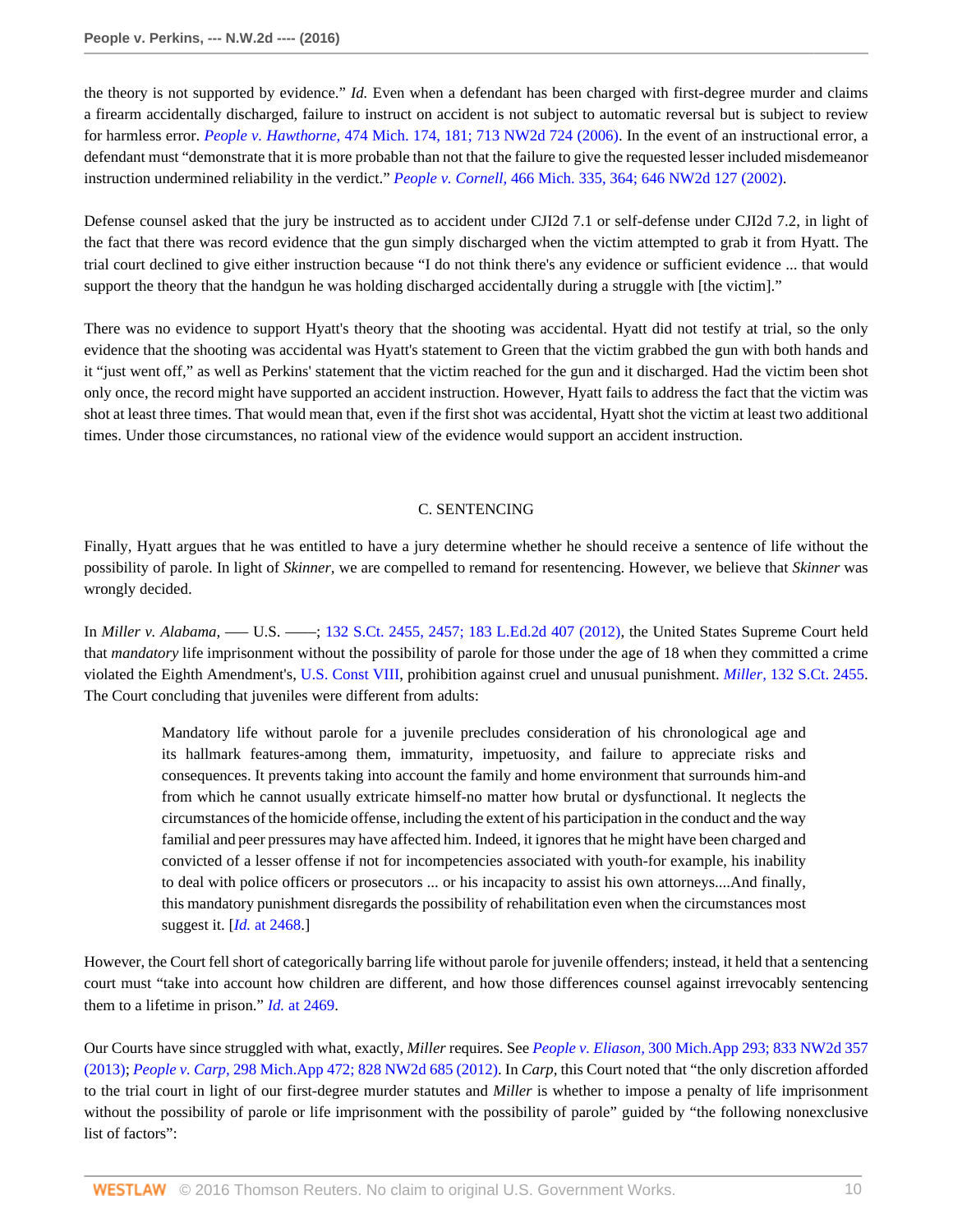(a) the character and record of the individual offender [and] the circumstances of the offense, (b) the chronological age of the minor, (c) the background and mental and emotional development of a youthful defendant, (d) the family and home environment, (e) the circumstances of the homicide offense, including the extent of his participation in the conduct and the way familial and peer pressure may have affected [the juvenile], (f) whether the juvenile might have been charged [with] and convicted of a lesser offense if not for incompetencies associated with youth, and (g) the potential for rehabilitation. [*Carp,* [298 Mich.App](http://www.westlaw.com/Link/Document/FullText?findType=Y&serNum=2029230120&pubNum=0000543&originatingDoc=I0e673addbf7611e590d4edf60ce7d742&refType=RP&fi=co_pp_sp_543_532&originationContext=document&vr=3.0&rs=cblt1.0&transitionType=DocumentItem&contextData=(sc.Keycite)#co_pp_sp_543_532) [at 532,](http://www.westlaw.com/Link/Document/FullText?findType=Y&serNum=2029230120&pubNum=0000543&originatingDoc=I0e673addbf7611e590d4edf60ce7d742&refType=RP&fi=co_pp_sp_543_532&originationContext=document&vr=3.0&rs=cblt1.0&transitionType=DocumentItem&contextData=(sc.Keycite)#co_pp_sp_543_532) citing *Miller,* [132 S.Ct. at 2467–2468](http://www.westlaw.com/Link/Document/FullText?findType=Y&serNum=2027964006&pubNum=0000708&originatingDoc=I0e673addbf7611e590d4edf60ce7d742&refType=RP&fi=co_pp_sp_708_2467&originationContext=document&vr=3.0&rs=cblt1.0&transitionType=DocumentItem&contextData=(sc.Keycite)#co_pp_sp_708_2467) (quotation marks and citations omitted).]

Our Legislature enacted [MCL 769.25](http://www.westlaw.com/Link/Document/FullText?findType=L&pubNum=1000043&cite=MIST769.25&originatingDoc=I0e673addbf7611e590d4edf60ce7d742&refType=LQ&originationContext=document&vr=3.0&rs=cblt1.0&transitionType=DocumentItem&contextData=(sc.Keycite)) effective on March 4, 2014. The statute provides, in relevant part, as follows regarding the sentencing of select juvenile offenders:

(2) The prosecuting attorney may file a motion under this section to sentence a defendant described in subsection (1) to imprisonment for life without the possibility of parole if the individual is or was convicted of any of the following violations:

\* \* \*

(b) A violation of section 16(5), 18(7), 316, 436(2)(e), or 543f of the Michigan penal code, 1931 PA 328, [MCL 750.16](http://www.westlaw.com/Link/Document/FullText?findType=L&pubNum=1000043&cite=MIST750.16&originatingDoc=I0e673addbf7611e590d4edf60ce7d742&refType=LQ&originationContext=document&vr=3.0&rs=cblt1.0&transitionType=DocumentItem&contextData=(sc.Keycite)), [750.18,](http://www.westlaw.com/Link/Document/FullText?findType=L&pubNum=1000043&cite=MIST750.18&originatingDoc=I0e673addbf7611e590d4edf60ce7d742&refType=LQ&originationContext=document&vr=3.0&rs=cblt1.0&transitionType=DocumentItem&contextData=(sc.Keycite)) [750.316](http://www.westlaw.com/Link/Document/FullText?findType=L&pubNum=1000043&cite=MIST750.316&originatingDoc=I0e673addbf7611e590d4edf60ce7d742&refType=LQ&originationContext=document&vr=3.0&rs=cblt1.0&transitionType=DocumentItem&contextData=(sc.Keycite)), [750.436](http://www.westlaw.com/Link/Document/FullText?findType=L&pubNum=1000043&cite=MIST750.436&originatingDoc=I0e673addbf7611e590d4edf60ce7d742&refType=LQ&originationContext=document&vr=3.0&rs=cblt1.0&transitionType=DocumentItem&contextData=(sc.Keycite)), and [750.543f](http://www.westlaw.com/Link/Document/FullText?findType=L&pubNum=1000043&cite=MIST750.543F&originatingDoc=I0e673addbf7611e590d4edf60ce7d742&refType=LQ&originationContext=document&vr=3.0&rs=cblt1.0&transitionType=DocumentItem&contextData=(sc.Keycite)).

(3) If the prosecuting attorney intends to seek a sentence of imprisonment for life without the possibility of parole for a case described in subsection (1)(a), the prosecuting attorney shall file the motion within 21 days after the defendant is convicted of that violation. If the prosecuting attorney intends to seek a sentence of imprisonment for life without the possibility of parole for a case described under subsection (1)(b), the prosecuting attorney shall file the motion within 90 days after the effective date of the amendatory act that added this section. The motion shall specify the grounds on which the prosecuting attorney is requesting the court to impose a sentence of imprisonment for life without the possibility of parole.

(4) If the prosecuting attorney does not file a motion under subsection (3) within the time periods provided for in that subsection, the court shall sentence the defendant to a term of years as provided in subsection (9).

(6) If the prosecuting attorney files a motion under subsection (2), the court shall conduct a hearing on the motion as part of the sentencing process. At the hearing, the trial court shall consider the factors listed in [*Miller,* [132 S.Ct. 2455\]](http://www.westlaw.com/Link/Document/FullText?findType=Y&serNum=2027964006&pubNum=0000708&originatingDoc=I0e673addbf7611e590d4edf60ce7d742&refType=RP&originationContext=document&vr=3.0&rs=cblt1.0&transitionType=DocumentItem&contextData=(sc.Keycite)), and may consider any other criteria relevant to its decision, including the individual's record while incarcerated.

\* \* \*

(7) At the hearing under subsection (6), the court shall specify on the record the aggravating and mitigating circumstances considered by the court and the court's reasons supporting the sentence imposed. The court may consider evidence presented at trial together with any evidence presented at the sentencing hearing.

\* \* \*

(9) If the court decides not to sentence the individual to imprisonment for life without parole eligibility, the court shall sentence the individual to a term of imprisonment for which the maximum term shall be not less than 60 years and the minimum term shall be not less than 25 years or more than 40 years.

Therefore, pursuant to [MCL 769.25](http://www.westlaw.com/Link/Document/FullText?findType=L&pubNum=1000043&cite=MIST769.25&originatingDoc=I0e673addbf7611e590d4edf60ce7d742&refType=LQ&originationContext=document&vr=3.0&rs=cblt1.0&transitionType=DocumentItem&contextData=(sc.Keycite)), juveniles are no longer sentenced under the same fixed sentences as adults and, absent a motion by the prosecutor seeking a sentence of life without parole, "the court shall sentence the individual to a term of imprisonment for which the maximum term shall be not less than 60 years and the minimum term shall be not less than 25 years or more than 40 years." [MCL 769.25\(4\) and \(9\).](http://www.westlaw.com/Link/Document/FullText?findType=L&pubNum=1000043&cite=MIST769.25&originatingDoc=I0e673addbf7611e590d4edf60ce7d742&refType=LQ&originationContext=document&vr=3.0&rs=cblt1.0&transitionType=DocumentItem&contextData=(sc.Keycite)) If the prosecutor files a motion seeking life imprisonment without the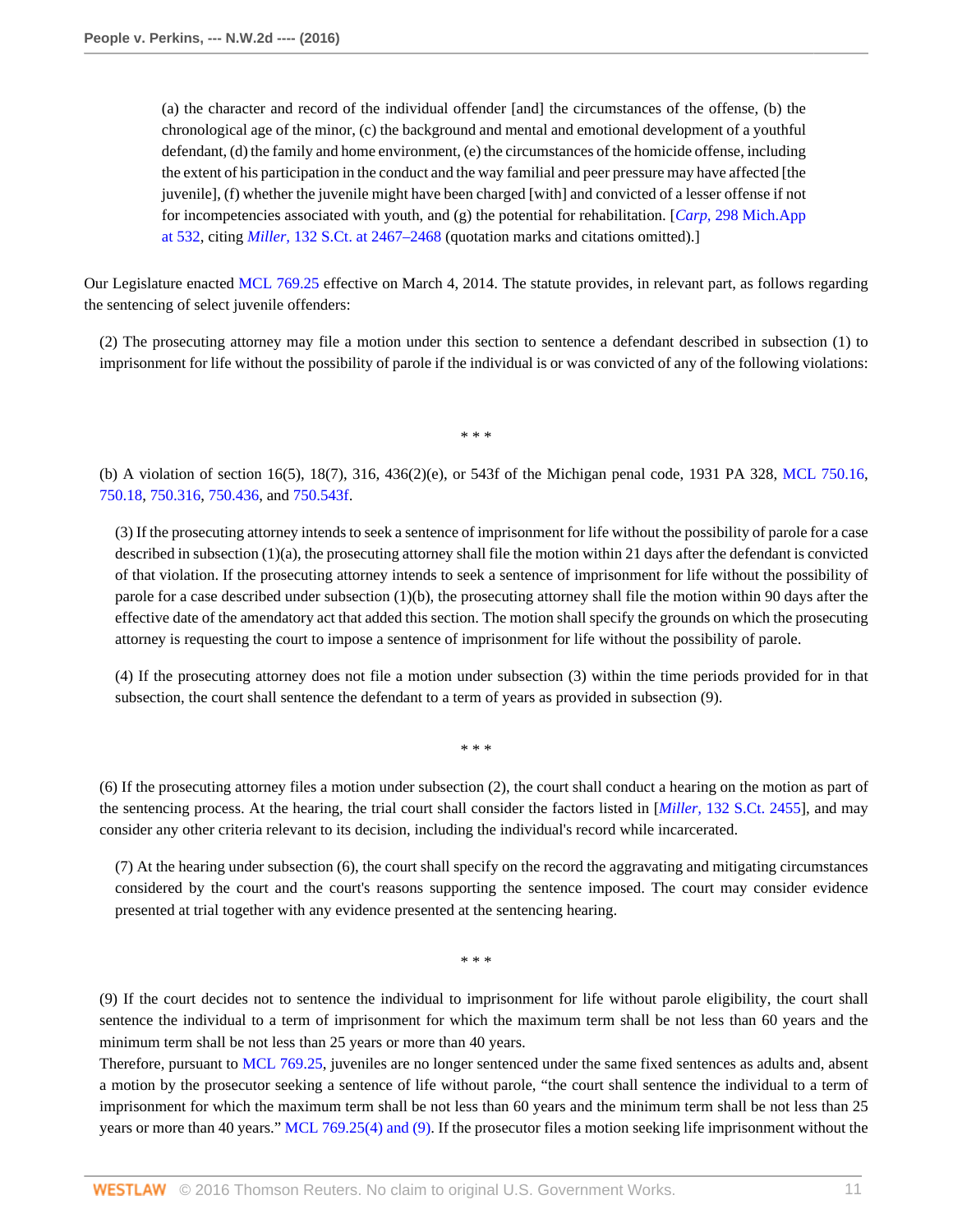possibility of parole for the allowed enumerated offenses, the trial court must hold a hearing, at which it must consider the factors listed in *Miller* and shall specify on the record any reasons supporting the sentence imposed. [MCL 769.25\(6\) and \(7\).](http://www.westlaw.com/Link/Document/FullText?findType=L&pubNum=1000043&cite=MIST769.25&originatingDoc=I0e673addbf7611e590d4edf60ce7d742&refType=LQ&originationContext=document&vr=3.0&rs=cblt1.0&transitionType=DocumentItem&contextData=(sc.Keycite)) When considering *Eliason* and *Carp,* our Supreme Court determined that a sentencing court was not afforded with only the discretion to impose a penalty of life imprisonment without the possibility of parole or life imprisonment with the possibility of parole; a defendant whose case was on direct review at the time *Miller* was decided was entitled to resentencing pursuant to MCL 769.25 $(1)(b)(ii)$ :

Under [MCL 769.25\(9\),](http://www.westlaw.com/Link/Document/FullText?findType=L&pubNum=1000043&cite=MIST769.25&originatingDoc=I0e673addbf7611e590d4edf60ce7d742&refType=LQ&originationContext=document&vr=3.0&rs=cblt1.0&transitionType=DocumentItem&contextData=(sc.Keycite)) the default sentence for a juvenile convicted of first-degree murder is a *sentence of a term of years* within specific limits rather than life without parole. A juvenile defendant will only face a life-without-parole sentence if the prosecutor files a motion seeking that sentence and the trial court concludes following an individualized sentencing hearing in accordance with *Miller* that such a sentence is appropriate. [*People v. Carp,* [496 Mich. 440, 528; 852 NW2d 801 \(2014\).](http://www.westlaw.com/Link/Document/FullText?findType=Y&serNum=2033796369&pubNum=0000595&originatingDoc=I0e673addbf7611e590d4edf60ce7d742&refType=RP&originationContext=document&vr=3.0&rs=cblt1.0&transitionType=DocumentItem&contextData=(sc.Keycite))]

In addition to the changes impacting juvenile sentences, our Supreme Court has recently declared certain features of Michigan's sentencing scheme unconstitutional. In *People v. Lockridge,* [498 Mich. 358; 870 NW2d 502 \(2015\),](http://www.westlaw.com/Link/Document/FullText?findType=Y&serNum=2036787387&pubNum=0000595&originatingDoc=I0e673addbf7611e590d4edf60ce7d742&refType=RP&originationContext=document&vr=3.0&rs=cblt1.0&transitionType=DocumentItem&contextData=(sc.Keycite)) our Supreme Court concluded that "the rule from *Apprendi v. New Jersey,* [530 U.S. 466, 120 S.Ct. 2348, 147 L.Ed.2d 435 \(2000\),](http://www.westlaw.com/Link/Document/FullText?findType=Y&serNum=2000387238&pubNum=0000708&originatingDoc=I0e673addbf7611e590d4edf60ce7d742&refType=RP&originationContext=document&vr=3.0&rs=cblt1.0&transitionType=DocumentItem&contextData=(sc.Keycite)) as extended by *Alleyne v. United States,* [570 U.S. ––––, 133 S.Ct. 2151, 186 L.Ed.2d 314 \(2013\),](http://www.westlaw.com/Link/Document/FullText?findType=Y&serNum=2030794220&pubNum=0000708&originatingDoc=I0e673addbf7611e590d4edf60ce7d742&refType=RP&originationContext=document&vr=3.0&rs=cblt1.0&transitionType=DocumentItem&contextData=(sc.Keycite)) applies to Michigan's sentencing guidelines and renders them constitutionally deficient. That deficiency is the extent to which the guidelines *require* judicial fact-finding beyond facts admitted by the defendant or found by the jury to score offense variables (OVs) that *mandatorily* increase the floor of the guidelines minimum sentence range, i.e. the 'mandatory minimum' sentence under *Alleyne.*" *Lockridge,* slip op, p. 1– 2. In order to remedy the constitutional deficiency, the Supreme Court severed "[MCL 769.34\(2\)](http://www.westlaw.com/Link/Document/FullText?findType=L&pubNum=1000043&cite=MIST769.34&originatingDoc=I0e673addbf7611e590d4edf60ce7d742&refType=LQ&originationContext=document&vr=3.0&rs=cblt1.0&transitionType=DocumentItem&contextData=(sc.Keycite)) to the extent that it makes the sentencing guidelines range as scored on the basis of facts beyond those admitted by the defendant or found by the jury beyond a reasonable doubt mandatory." *Id.* The Court struck "the requirement in [MCL 769.34\(3\)](http://www.westlaw.com/Link/Document/FullText?findType=L&pubNum=1000043&cite=MIST769.34&originatingDoc=I0e673addbf7611e590d4edf60ce7d742&refType=LQ&originationContext=document&vr=3.0&rs=cblt1.0&transitionType=DocumentItem&contextData=(sc.Keycite)) that a sentencing court that departs from the applicable guidelines range must articulate a substantial and compelling reason for that departure." *Id.* Going forward, the Supreme Court held that "a guidelines minimum sentence range calculated in violation of *Apprendi* and *Alleyne* is advisory only and that sentences that depart from that threshold are to be reviewed by appellate courts for reasonableness." *Id.*

This Court recently applied *Lockridge* to juvenile sentencing in *People v. Skinner*, — Mich.App —–; — NW2d — (Docket No. 317892, issued August 20, 2015), and held that a jury must decide whether a juvenile is to be sentenced to life imprisonment without the possibility of parole because such a sentence increases the maximum penalty in violation of the Sixth Amendment. In finding that portions of [MCL 769.25](http://www.westlaw.com/Link/Document/FullText?findType=L&pubNum=1000043&cite=MIST769.25&originatingDoc=I0e673addbf7611e590d4edf60ce7d742&refType=LQ&originationContext=document&vr=3.0&rs=cblt1.0&transitionType=DocumentItem&contextData=(sc.Keycite)) violate the Sixth Amendment, this Court explained:

[MCL 769.25](http://www.westlaw.com/Link/Document/FullText?findType=L&pubNum=1000043&cite=MIST769.25&originatingDoc=I0e673addbf7611e590d4edf60ce7d742&refType=LQ&originationContext=document&vr=3.0&rs=cblt1.0&transitionType=DocumentItem&contextData=(sc.Keycite)) contains provisions that establish a default term-of-years prison sentence for a juvenile convicted of first-degree murder. Specifically, the statute provides in pertinent part that "[t]he prosecuting attorney may file a motion under this section to sentence a[ ] [juvenile defendant] to imprisonment for life without the possibility of parole if the individual is or was convicted of [ ] [first-degree murder.]" [MCL 769.25\(2\)](http://www.westlaw.com/Link/Document/FullText?findType=L&pubNum=1000043&cite=MIST769.25&originatingDoc=I0e673addbf7611e590d4edf60ce7d742&refType=LQ&originationContext=document&vr=3.0&rs=cblt1.0&transitionType=DocumentItem&contextData=(sc.Keycite)). Absent this motion, "the court *shall sentence the defendant to a term of years* ...." [MCL 769.25\(4\)](http://www.westlaw.com/Link/Document/FullText?findType=L&pubNum=1000043&cite=MIST769.25&originatingDoc=I0e673addbf7611e590d4edf60ce7d742&refType=LQ&originationContext=document&vr=3.0&rs=cblt1.0&transitionType=DocumentItem&contextData=(sc.Keycite)) (emphasis added). The effect of this sentencing scheme clearly establishes a "default" term-of-years sentence for juvenile defendants convicted of first-degree murder. See *Carp,* [496 Mich. at 458](http://www.westlaw.com/Link/Document/FullText?findType=Y&serNum=2033796369&pubNum=0000542&originatingDoc=I0e673addbf7611e590d4edf60ce7d742&refType=RP&fi=co_pp_sp_542_458&originationContext=document&vr=3.0&rs=cblt1.0&transitionType=DocumentItem&contextData=(sc.Keycite)#co_pp_sp_542_458) (explaining that ["MCL 769.25](http://www.westlaw.com/Link/Document/FullText?findType=L&pubNum=1000043&cite=MIST769.25&originatingDoc=I0e673addbf7611e590d4edf60ce7d742&refType=LQ&originationContext=document&vr=3.0&rs=cblt1.0&transitionType=DocumentItem&contextData=(sc.Keycite)) now establishes *a default sentencing range* for individuals who commit first-degree murder before turning 18 years of age" (emphasis added); [MCL 769.25\(4\)](http://www.westlaw.com/Link/Document/FullText?findType=L&pubNum=1000043&cite=MIST769.25&originatingDoc=I0e673addbf7611e590d4edf60ce7d742&refType=LQ&originationContext=document&vr=3.0&rs=cblt1.0&transitionType=DocumentItem&contextData=(sc.Keycite)) (providing that, absent the prosecution's motion to impose a life without parole sentence, "*the court shall sentence the defendant to a term of years* as provided in subsection (9)" (emphasis added)). [*Skinner,* slip op, p. 8 (footnotes omitted).].

Therefore, the *Skinner* Court concluded that: (1) [MCL 769.25](http://www.westlaw.com/Link/Document/FullText?findType=L&pubNum=1000043&cite=MIST769.25&originatingDoc=I0e673addbf7611e590d4edf60ce7d742&refType=LQ&originationContext=document&vr=3.0&rs=cblt1.0&transitionType=DocumentItem&contextData=(sc.Keycite)) makes an indeterminate term of years the default sentence for juveniles convicted of first-degree murder; (2) a court increases the default range if it sentences a juvenile to life in prison without parole; and, (3) the statute unconstitutionally requires the trial court to make factual findings in increasing the term of years. We disagree with the majority opinion in *Skinner* and would instead adopt Judge Sawyer's well-reasoned dissent.

In *Apprendi,* [530 U.S. at 477; 120 S.Ct. 2348; 147 L.Ed.2d 435 \(2000\),](http://www.westlaw.com/Link/Document/FullText?findType=Y&serNum=2000387238&pubNum=0000708&originatingDoc=I0e673addbf7611e590d4edf60ce7d742&refType=RP&originationContext=document&vr=3.0&rs=cblt1.0&transitionType=DocumentItem&contextData=(sc.Keycite)) the United States Supreme Court reemphasized that the Sixth Amendment entitlement of a criminal defendant to a jury trial and the Due Process Clause in the Fourteenth Amendment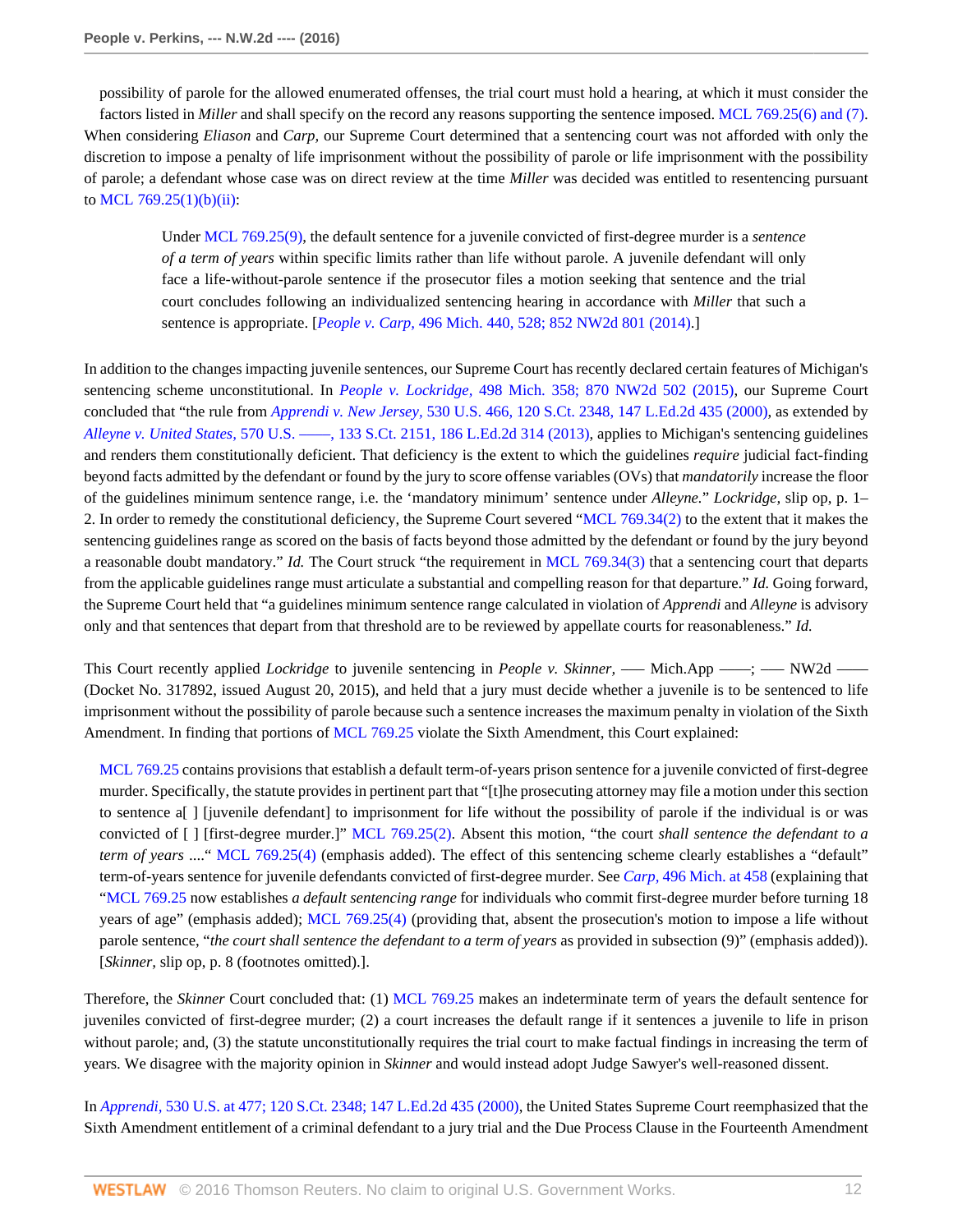"indisputably entitle a criminal defendant to a jury determination that [she] is guilty of every *element* of the crime with which [s]he is charged beyond a reasonable doubt." (Internal quotation and citation omitted). The Supreme Court summarized that, "[o]ther than the fact of a prior conviction, any fact that increases the penalty for a crime beyond the prescribed statutory maximum" or prescribed sentence range, "must be submitted to a jury, and proved beyond a reasonable doubt." *Id.* [at 490](http://www.westlaw.com/Link/Document/FullText?findType=Y&serNum=2000387238&pubNum=0000780&originatingDoc=I0e673addbf7611e590d4edf60ce7d742&refType=RP&fi=co_pp_sp_780_490&originationContext=document&vr=3.0&rs=cblt1.0&transitionType=DocumentItem&contextData=(sc.Keycite)#co_pp_sp_780_490). However, the Supreme Court additionally observed that "judges ... have long exercised discretion of this nature in imposing sentence *within statutory limits* in the individual case," including by "taking into consideration various factors relating both to offense and offender...." *Id.* [at 481](http://www.westlaw.com/Link/Document/FullText?findType=Y&serNum=2000387238&pubNum=0000780&originatingDoc=I0e673addbf7611e590d4edf60ce7d742&refType=RP&fi=co_pp_sp_780_481&originationContext=document&vr=3.0&rs=cblt1.0&transitionType=DocumentItem&contextData=(sc.Keycite)#co_pp_sp_780_481) (emphasis in original). [MCL 769.25](http://www.westlaw.com/Link/Document/FullText?findType=L&pubNum=1000043&cite=MIST769.25&originatingDoc=I0e673addbf7611e590d4edf60ce7d742&refType=LQ&originationContext=document&vr=3.0&rs=cblt1.0&transitionType=DocumentItem&contextData=(sc.Keycite)) does not violate *Apprendi* because the jury in this case decided each and every element of the crimes for which Hyatt was convicted. His sentence was not an enhancement, but was within the prescribed statutory maximum once the prosecutor filed a proper notice.

In *Ring v. Arizona,* [536 U.S. 584, 592; 122 S.Ct. 2428; 153 L.Ed.2d 556 \(2002\)](http://www.westlaw.com/Link/Document/FullText?findType=Y&serNum=2002390142&pubNum=0000708&originatingDoc=I0e673addbf7611e590d4edf60ce7d742&refType=RP&originationContext=document&vr=3.0&rs=cblt1.0&transitionType=DocumentItem&contextData=(sc.Keycite)) (Opinion by GINSBERG, J. [4](#page-15-3) ), an Arizona jury convicted the defendant of first-degree felony murder, for which the defendant faced a penalty of either life imprisonment or death. The Court explained:

<span id="page-12-0"></span>Under Arizona law, Ring could not be sentenced to death, the statutory maximum penalty for first-degree murder, unless further findings were made.... [A] cross-referenced section ... directs the judge who presided at trial to "conduct a separate sentencing hearing to determine the existence or nonexistence of [certain enumerated] circumstances ... for the purpose of determining the sentence to be imposed." The statute further instructs: "The hearing shall be conducted before the court alone. The court alone shall make all factual determinations required by this section or the constitution of the United States or this state."

At the conclusion of the sentencing hearing, the judge is to determine the presence or absence of the enumerated "aggravating circumstances" [including having another conviction in the United States that carried a penalty of death or life imprisonment in Arizona, or a prior conviction "of a serious offense, whether preparatory or completed"; the defendant's conduct giving rise to the murder conviction "knowingly created a grave risk of death to another person or persons in addition to the person murdered during the ... offense"; the defendant "procured the commission of the offense by payment, or promise of payment, or anything of pecuniary value; the defendant "committed the offense as consideration for the receipt, or in the expectation of pecuniary value"; the defendant "committed the offense in an especially heinous, cruel or depraved manner"; the defendant "committed the offense while in the custody of or on an authorized or unauthorized release from the state department of corrections, a law enforcement agency or a ... jail"; the defendant had other homicide convictions that "were committed during the commission of the offense"; the defendant stood trial as an adult "and the murdered person was under fifteen years of age or was seventy years of age or older"; and the murder victim "was an on duty peace officer who was killed in the course of performing his official duties and the defendant knew, or should have known, that the murdered person was a peace officer"] and any "mitigating circumstances" [a nonexclusive list including "any factors proffered by the defendant or the state ... relevant in determining whether to impose a sentence less than death"]. The State's law authorizes the judge to sentence the defendant to death only if there is at least one aggravating circumstance and "there are no mitigating circumstances sufficiently substantial to call for leniency." [*Id.* at 592–593 (citations omitted).]

The Supreme Court overruled a prior decision "to the extent that it allows a sentencing judge, sitting without a jury, to find an *aggravating circumstance* necessary for imposition of the death penalty." *Id.* at 609 (emphasis added). The Supreme Court concluded that "[b]ecause Arizona's enumerated *aggravating factors* operate as the functional equivalent of an *element* of a greater offender, the Sixth Amendment requires that they be found by a jury." *Id.* (internal quotation and citation omitted; emphasis added). Here, the sentencing court did not find any additional aggravating circumstances beyond what the jury found.

In *Cunningham v. California,* [549 U.S. 270, 274; 127 S.Ct. 856; 166 L.Ed.2d 856 \(2007\)](http://www.westlaw.com/Link/Document/FullText?findType=Y&serNum=2011243890&pubNum=0000708&originatingDoc=I0e673addbf7611e590d4edf60ce7d742&refType=RP&originationContext=document&vr=3.0&rs=cblt1.0&transitionType=DocumentItem&contextData=(sc.Keycite)), the United States Supreme Court held unconstitutional under the Sixth and Fourteenth Amendments a determinate sentencing law that "assign[ed] to the trial judge, not to the jury, authority to find the facts that expose a defendant to an elevated 'upper term' sentence," because the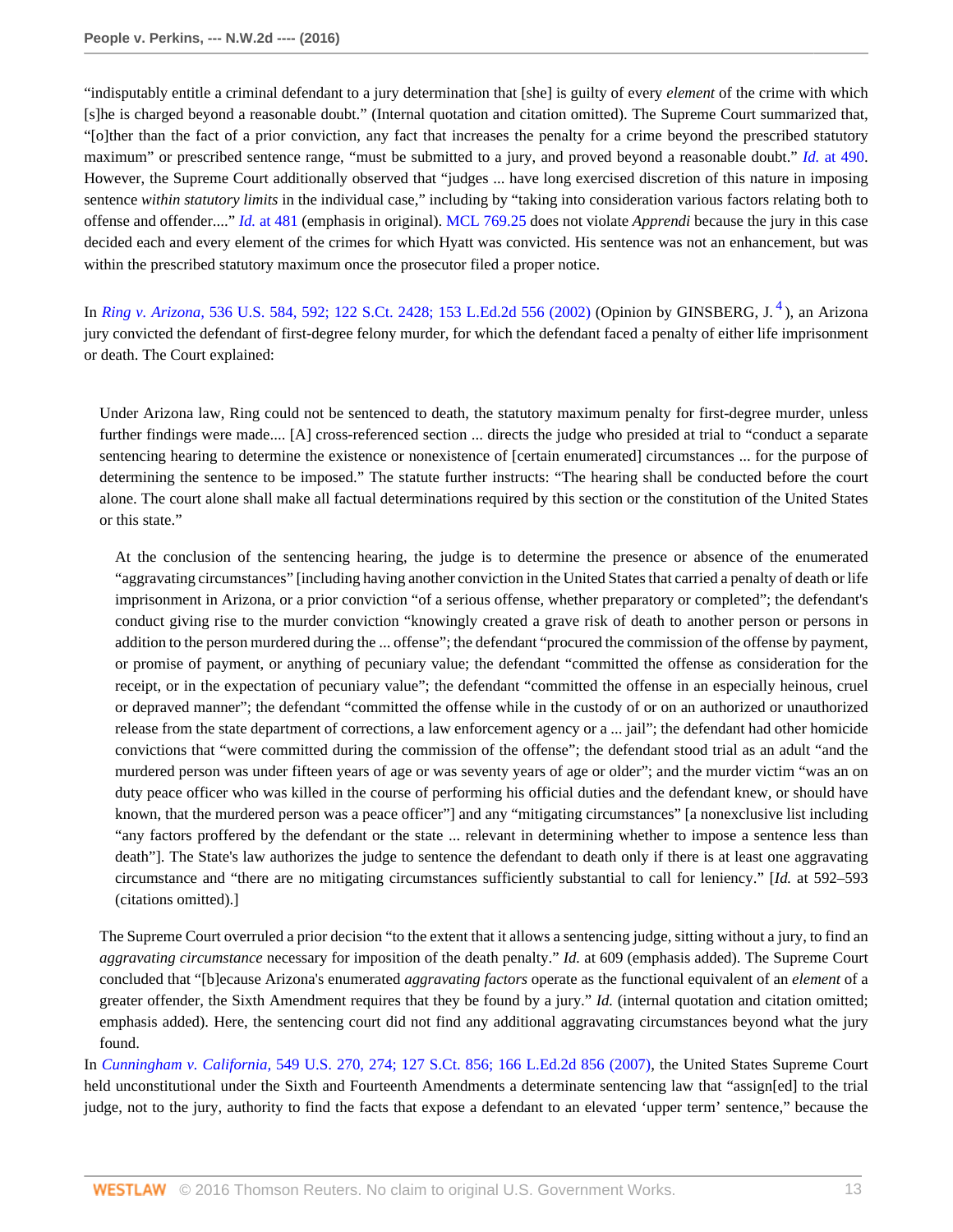facts that the trial court found "are neither inherent in the jury's verdict nor embraced by the defendant's plea." The Supreme Court summarized:

As this Court's decisions instruct, the Federal Constitution's jury-trial guarantee proscribes a sentencing scheme that allows a judge to impose a sentence above the statutory maximum based on a fact, other than a prior conviction, not found by a jury or admitted by the defendant. The relevant statutory maximum, this Court has clarified, is not the maximum sentence a judge after finding additional facts, but the maximum he may impose without any additional findings. In petitioner's case, the jury's verdict alone limited the permissible sentence to 12 years. Additional factfinding by the trial judge, however, yielded an upper term of 16 years.... We ... reverse [the petitioner's sentence] because the four-year elevation based on judicial factfinding denied petitioner his right to a jury trial. [*Id.* [at 274–275](http://www.westlaw.com/Link/Document/FullText?findType=Y&serNum=2011243890&pubNum=0000780&originatingDoc=I0e673addbf7611e590d4edf60ce7d742&refType=RP&fi=co_pp_sp_780_274&originationContext=document&vr=3.0&rs=cblt1.0&transitionType=DocumentItem&contextData=(sc.Keycite)#co_pp_sp_780_274) (internal quotation, citation and emphasis omitted).]

The United States Supreme Court restated the relevant analysis from some of its recent decisions in this area:

We have since reaffirmed the rule of *Apprendi,* applying it to facts subjecting a defendant to the death penalty, *[Ring,](http://www.westlaw.com/Link/Document/FullText?findType=Y&serNum=2002390142&pubNum=0000780&originatingDoc=I0e673addbf7611e590d4edf60ce7d742&refType=RP&fi=co_pp_sp_780_602&originationContext=document&vr=3.0&rs=cblt1.0&transitionType=DocumentItem&contextData=(sc.Keycite)#co_pp_sp_780_602)* 536 [U.S. at 602, 609](http://www.westlaw.com/Link/Document/FullText?findType=Y&serNum=2002390142&pubNum=0000780&originatingDoc=I0e673addbf7611e590d4edf60ce7d742&refType=RP&fi=co_pp_sp_780_602&originationContext=document&vr=3.0&rs=cblt1.0&transitionType=DocumentItem&contextData=(sc.Keycite)#co_pp_sp_780_602), facts permitting a sentence in excess of the "standard range" under Washington's Sentencing Reform Act, [*Blakely v. Washington,* [542 U.S. 296, 304–305; 124 S.Ct. 2531; 159 L.Ed.2d 403 \(2004\)](http://www.westlaw.com/Link/Document/FullText?findType=Y&serNum=2004622625&pubNum=0000708&originatingDoc=I0e673addbf7611e590d4edf60ce7d742&refType=RP&originationContext=document&vr=3.0&rs=cblt1.0&transitionType=DocumentItem&contextData=(sc.Keycite)) ], and facts triggering a sentence range elevation under the then-mandatory Federal Sentencing Guidelines, [*United States v. Booker,* [543 U.S. 220, 243–244;](http://www.westlaw.com/Link/Document/FullText?findType=Y&serNum=2005966569&pubNum=0000708&originatingDoc=I0e673addbf7611e590d4edf60ce7d742&refType=RP&originationContext=document&vr=3.0&rs=cblt1.0&transitionType=DocumentItem&contextData=(sc.Keycite)) [125 S.Ct. 738; 160 L.Ed.2d 621 \(2005\)](http://www.westlaw.com/Link/Document/FullText?findType=Y&serNum=2005966569&pubNum=0000708&originatingDoc=I0e673addbf7611e590d4edf60ce7d742&refType=RP&originationContext=document&vr=3.0&rs=cblt1.0&transitionType=DocumentItem&contextData=(sc.Keycite)) ]. *Blakely* and *Booker* bear most closely on the question presented in this case.

Ralph Howard Blakely was convicted of second-degree kidnapping with a firearm, a class B felony under Washington law. *Blakely,* [542 U.S. at 298–299.](http://www.westlaw.com/Link/Document/FullText?findType=Y&serNum=2004622625&pubNum=0000780&originatingDoc=I0e673addbf7611e590d4edf60ce7d742&refType=RP&fi=co_pp_sp_780_298&originationContext=document&vr=3.0&rs=cblt1.0&transitionType=DocumentItem&contextData=(sc.Keycite)#co_pp_sp_780_298) While the overall statutory maximum for a class B felony was ten years, the State's Sentencing Reform Act (Reform Act) added an important qualification: If no facts beyond those reflected in the jury's verdict were found by the trial judge, a defendant could not receive a sentence above a "standard range" of 49 to 53 months. *Id.* [at 299–300.](http://www.westlaw.com/Link/Document/FullText?findType=Y&serNum=2004622625&pubNum=0000780&originatingDoc=I0e673addbf7611e590d4edf60ce7d742&refType=RP&fi=co_pp_sp_780_299&originationContext=document&vr=3.0&rs=cblt1.0&transitionType=DocumentItem&contextData=(sc.Keycite)#co_pp_sp_780_299) The Reform Act permitted but did not require a judge to exceed that standard range if she found " 'substantial and compelling reasons justifying an exceptional sentence.' " *Id.* The Reform Act set out a nonexhaustive list of aggravating facts on which such a sentence elevation could be based. It also clarified that a fact taken into account in fixing the standard range—*i.e.,* any fact found by the jury—could under no circumstances count in the determination whether to impose an exceptional sentence. [542 U.S. at 299–300](http://www.westlaw.com/Link/Document/FullText?findType=Y&serNum=2004622625&pubNum=0000780&originatingDoc=I0e673addbf7611e590d4edf60ce7d742&refType=RP&fi=co_pp_sp_780_299&originationContext=document&vr=3.0&rs=cblt1.0&transitionType=DocumentItem&contextData=(sc.Keycite)#co_pp_sp_780_299). Blakely was sentenced to 90 months' imprisonment, more than three years above the standard range, based on the trial judge's finding that he had acted with deliberate cruelty. *Id.* [at 300.](http://www.westlaw.com/Link/Document/FullText?findType=Y&serNum=2004622625&pubNum=0000780&originatingDoc=I0e673addbf7611e590d4edf60ce7d742&refType=RP&fi=co_pp_sp_780_300&originationContext=document&vr=3.0&rs=cblt1.0&transitionType=DocumentItem&contextData=(sc.Keycite)#co_pp_sp_780_300)

Applying the rule of *Apprendi,* this Court held Blakely's sentence unconstitutional. The State in *Blakely* had endeavored to distinguish *Apprendi* on the ground that "(u)nder the Washington guidelines, an exceptional sentence is within the court's discretion as a result of a guilty verdict." Brief for Respondent in *Blakely,* p. 15. We rejected that argument. The judge could not have sentenced Blakely above the standard range without finding the additional fact of deliberate cruelty. [Consequently,](http://www.westlaw.com/Link/Document/FullText?findType=Y&serNum=2004622625&pubNum=0000780&originatingDoc=I0e673addbf7611e590d4edf60ce7d742&refType=RP&fi=co_pp_sp_780_304&originationContext=document&vr=3.0&rs=cblt1.0&transitionType=DocumentItem&contextData=(sc.Keycite)#co_pp_sp_780_304) [that fact was subject to the Sixth Amendment's jury-trial guarantee. 542 U.S. at 304–314.](http://www.westlaw.com/Link/Document/FullText?findType=Y&serNum=2004622625&pubNum=0000780&originatingDoc=I0e673addbf7611e590d4edf60ce7d742&refType=RP&fi=co_pp_sp_780_304&originationContext=document&vr=3.0&rs=cblt1.0&transitionType=DocumentItem&contextData=(sc.Keycite)#co_pp_sp_780_304) It did not matter, we explained, that Blakely's sentence, though outside the standard range, was within the 10–year maximum for class B felonies:

"Our precedents make clear ... that the 'statutory maximum' for *Apprendi* purposes is the maximum sentence a judge may impose *solely on the basis of the facts reflected in the jury verdict or admitted by the defendant* .... In other words, the relevant 'statutory maximum' is not the maximum sentence a judge may impose after finding additional facts, but the maximum he may impose *without* any additional findings. When a judge inflicts punishment that the jury's verdict alone does not allow, the jury has not found all the facts 'which the law makes essential to the punishment,' ... and the judge exceeds his proper authority." *Id.* [at 303–304](http://www.westlaw.com/Link/Document/FullText?findType=Y&serNum=2004622625&pubNum=0000780&originatingDoc=I0e673addbf7611e590d4edf60ce7d742&refType=RP&fi=co_pp_sp_780_303&originationContext=document&vr=3.0&rs=cblt1.0&transitionType=DocumentItem&contextData=(sc.Keycite)#co_pp_sp_780_303), quoting 1 Bishop, Criminal Procedure § 87, p. 55 (2d ed, 1872) (emphasis in original).

Because the judge in Blakely's case could not have imposed a sentence outside the standard range without finding an additional fact, the top of that range—53 months, and not 10 years—was the relevant statutory maximum. [542 U.S. at 304](http://www.westlaw.com/Link/Document/FullText?findType=Y&serNum=2004622625&pubNum=0000780&originatingDoc=I0e673addbf7611e590d4edf60ce7d742&refType=RP&fi=co_pp_sp_780_304&originationContext=document&vr=3.0&rs=cblt1.0&transitionType=DocumentItem&contextData=(sc.Keycite)#co_pp_sp_780_304).

*The State had additionally argued in Blakely that Apprendi's rule was satisfied because* Washington's Reform Act *did not specify an exclusive catalog of potential facts on which a judge might base a departure from the standard range.* This Court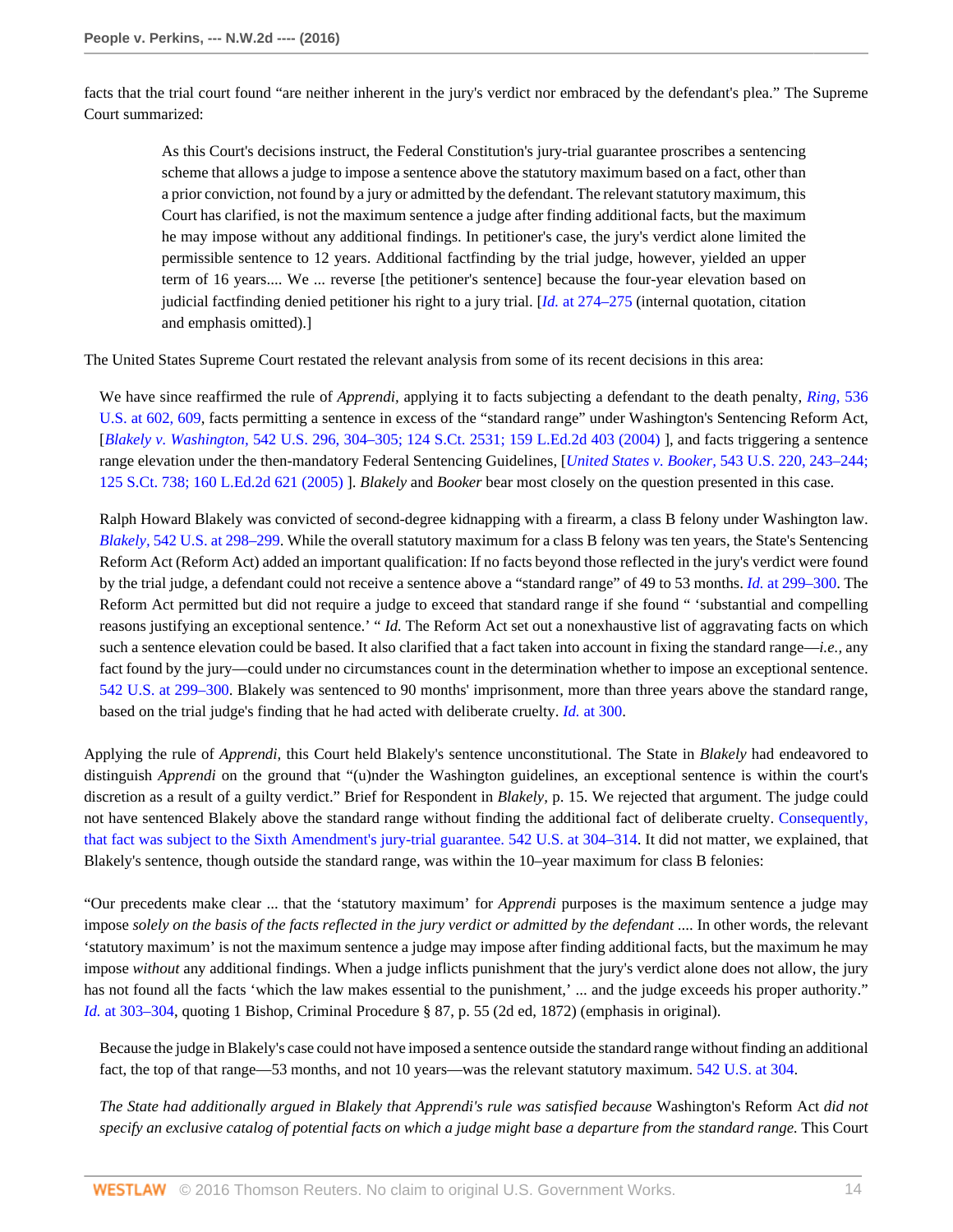rejected that argument as well. *"Whether the judge's authority to impose an enhanced sentence depends on finding a specified fact ..., one of several specified facts ... or any aggravating fact (as here)," we observed, "it remains the case that the jury's verdict alone does not authorize the sentence.*" [542 U.S. at 305](http://www.westlaw.com/Link/Document/FullText?findType=Y&serNum=2004622625&pubNum=0000780&originatingDoc=I0e673addbf7611e590d4edf60ce7d742&refType=RP&fi=co_pp_sp_780_305&originationContext=document&vr=3.0&rs=cblt1.0&transitionType=DocumentItem&contextData=(sc.Keycite)#co_pp_sp_780_305) (emphasis in original). Further, we held it irrelevant that the Reform Act ultimately left the decision whether or not to depart to the judge's discretion: *"Whether the judicially determined facts require a sentence enhancement or merely allow it," we noted, "the verdict alone does not authorize the sentence." Id.* n. 8. [*Cunningham,* [549 U.S. at 282–284](http://www.westlaw.com/Link/Document/FullText?findType=Y&serNum=2011243890&pubNum=0000780&originatingDoc=I0e673addbf7611e590d4edf60ce7d742&refType=RP&fi=co_pp_sp_780_282&originationContext=document&vr=3.0&rs=cblt1.0&transitionType=DocumentItem&contextData=(sc.Keycite)#co_pp_sp_780_282) (original emphasis removed, current emphasis added).]

Our statute does not run afoul of *Cunningham* because Hyatt did not receive an enhanced sentence. The sentencing court did not determine facts not already determined by the jury's verdict.

<span id="page-14-0"></span>In *Alleyne*, [133 S.Ct. at 2155](http://www.westlaw.com/Link/Document/FullText?findType=Y&serNum=2030794220&pubNum=0000708&originatingDoc=I0e673addbf7611e590d4edf60ce7d742&refType=RP&fi=co_pp_sp_708_2155&originationContext=document&vr=3.0&rs=cblt1.0&transitionType=DocumentItem&contextData=(sc.Keycite)#co_pp_sp_708_2155) (Opinion by THOMAS, J.<sup>[5](#page-16-0)</sup>), the United States Supreme Court held that a sentencing court violated the Sixth Amendment and the principles outlined in *Apprendi,* [530 U.S. 466](http://www.westlaw.com/Link/Document/FullText?findType=Y&serNum=2000387238&pubNum=0000780&originatingDoc=I0e673addbf7611e590d4edf60ce7d742&refType=RP&originationContext=document&vr=3.0&rs=cblt1.0&transitionType=DocumentItem&contextData=(sc.Keycite)), by finding any fact that *increased a mandatory minimum sentence.* The Supreme Court explained:

Any fact that, by law, increases the penalty for a crime is an "element" that must be submitted to the jury and found beyond a reasonable doubt. Mandatory minimum sentences increase the penalty for a crime. It follows, then, that any fact that increases the mandatory minimum is an "element" that must be submitted to the jury.... [[133 S.Ct. at 2155.](http://www.westlaw.com/Link/Document/FullText?findType=Y&serNum=2030794220&pubNum=0000708&originatingDoc=I0e673addbf7611e590d4edf60ce7d742&refType=RP&fi=co_pp_sp_708_2155&originationContext=document&vr=3.0&rs=cblt1.0&transitionType=DocumentItem&contextData=(sc.Keycite)#co_pp_sp_708_2155)]

The Supreme Court in *Alleyne* elaborated: (1) "*Apprendi* concluded that any facts that increase the prescribed range of penalties to which a criminal defendant is exposed are *elements* of the crime," and "the Sixth Amendment provides defendants with the right to have a jury find those facts beyond a reasonable doubt," *id.* [at 2160;](http://www.westlaw.com/Link/Document/FullText?findType=Y&serNum=2030794220&pubNum=0000708&originatingDoc=I0e673addbf7611e590d4edf60ce7d742&refType=RP&fi=co_pp_sp_708_2160&originationContext=document&vr=3.0&rs=cblt1.0&transitionType=DocumentItem&contextData=(sc.Keycite)#co_pp_sp_708_2160) (2) "[i]t is indisputable that a fact triggering a mandatory minimum alters the prescribed range of sentences to which a criminal defendant is exposed," *id.;* and (3) because "facts increasing the legally prescribed floor [undisputedly] *aggravate* the punishment," "the core crime and the fact triggering the mandatory minimum sentence together constitute a new, aggravated crime, each element of which must be submitted to the jury." *Id.* [at 2161.](http://www.westlaw.com/Link/Document/FullText?findType=Y&serNum=2030794220&pubNum=0000708&originatingDoc=I0e673addbf7611e590d4edf60ce7d742&refType=RP&fi=co_pp_sp_708_2161&originationContext=document&vr=3.0&rs=cblt1.0&transitionType=DocumentItem&contextData=(sc.Keycite)#co_pp_sp_708_2161) Our statute does not run afoul of *Alleyne* because juveniles are not exposed to an increased penalty.

While our Supreme Court in *Carp* mentioned the term "default," the language of § 25(4) only divests the sentencing court of the discretion to impose a sentence other than the term of years "[i]f the prosecuting attorney does not file a motion under subsection (3) within the time periods provided for" in  $\S$  25(3). In a circumstance like this case, in which the prosecutor undisputedly timely filed a motion seeking the imposition of life in prison without parole under § 25(3), the remainder of [MCL 769.25](http://www.westlaw.com/Link/Document/FullText?findType=L&pubNum=1000043&cite=MIST769.25&originatingDoc=I0e673addbf7611e590d4edf60ce7d742&refType=LQ&originationContext=document&vr=3.0&rs=cblt1.0&transitionType=DocumentItem&contextData=(sc.Keycite)) neither expressly provides nor reasonably suggests that the sentencing court should apply any default sentence.

Moreover, unlike the sentencing statutes the United States Supreme Court ruled unconstitutional in *Apprendi, Ring, Blakely, Cunningham,* and *Alleyne,* nothing in [MCL 769.25](http://www.westlaw.com/Link/Document/FullText?findType=L&pubNum=1000043&cite=MIST769.25&originatingDoc=I0e673addbf7611e590d4edf60ce7d742&refType=LQ&originationContext=document&vr=3.0&rs=cblt1.0&transitionType=DocumentItem&contextData=(sc.Keycite)) premised the sentencing court's authority to impose a term of life imprisonment without parole on any specific finding that Hyatt's jury failed to consider in convicting Hyatt of first-degree felony murder. Because the prosecutor undisputedly and properly filed a motion seeking a life-without-parole sentence for Hyatt, the term of years mandate in §§ 25(4) and (9) did not apply.

Finally, the plain language of the statute did not require the trial court to make any findings concerning aggravating or mitigating factors before the court could sentence Hyatt to life without parole. Consequently, the life without parole sentence in this case came within the statutory maximum, specifically "the maximum sentence a judge may impose solely on the basis of the facts reflected in the jury verdict or admitted by the defendant." *Cunningham,* [549 U.S. at 283–284](http://www.westlaw.com/Link/Document/FullText?findType=Y&serNum=2011243890&pubNum=0000780&originatingDoc=I0e673addbf7611e590d4edf60ce7d742&refType=RP&fi=co_pp_sp_780_283&originationContext=document&vr=3.0&rs=cblt1.0&transitionType=DocumentItem&contextData=(sc.Keycite)#co_pp_sp_780_283), quoting *Blakely,* [542 U.S. at](http://www.westlaw.com/Link/Document/FullText?findType=Y&serNum=2004622625&pubNum=0000780&originatingDoc=I0e673addbf7611e590d4edf60ce7d742&refType=RP&fi=co_pp_sp_780_303&originationContext=document&vr=3.0&rs=cblt1.0&transitionType=DocumentItem&contextData=(sc.Keycite)#co_pp_sp_780_303) [303–304](http://www.westlaw.com/Link/Document/FullText?findType=Y&serNum=2004622625&pubNum=0000780&originatingDoc=I0e673addbf7611e590d4edf60ce7d742&refType=RP&fi=co_pp_sp_780_303&originationContext=document&vr=3.0&rs=cblt1.0&transitionType=DocumentItem&contextData=(sc.Keycite)#co_pp_sp_780_303).

At Hyatt's *Miller* hearing, Officer Terrence Green testified that, unlike the other defendants, Hyatt showed "no remorse, no concern" for what happened. Green acknowledged that the robbery was Perkins' idea and that the other defendants were older than Hyatt. Hyatt's school records revealed assaultive behavior and a threat to "put a cap" in a teacher, resulting in his suspension. A counselor had worried that Hyatt appeared to have no remorse or conscience.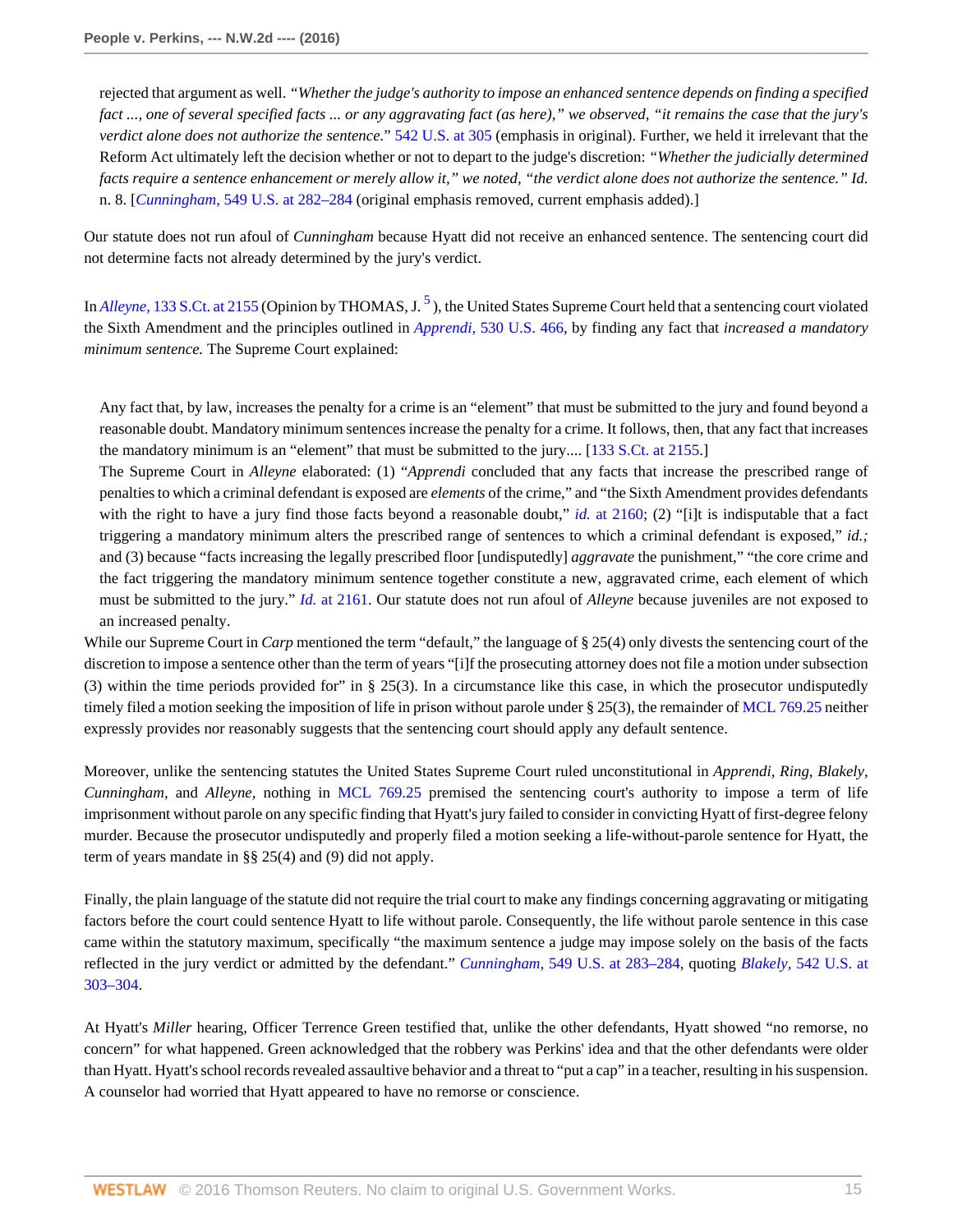Psychologist Karen Noelle testified that Hyatt had a below average IQ. She testified that Hyatt was a "seriously disturbed young man" with "serious maladjustment" who was "impressionable, easily led, frustrated," depressed and "caught in a morass of [ ] conflict." Hyatt reported that his mother, who was a lesbian, preferred "her women and alcohol" over her children. In contrast, Hyatt's father was a "very solid role model" for Hyatt. But Hyatt's father had been shot by intruders and was paralyzed from the chest down. Hyatt believed his father blamed him for the incident and Hyatt also blamed himself. After his father went to a VA hospital in Texas, Hyatt lived with his mother and other family members, though he considered himself homeless.

Noelle believed Hyatt had the intellectual capacity to be rehabilitated. She was "not sure" whether Hyatt was capable of remorse before the incident occurred because he clearly failed to appreciate the consequences of his prior actions. Hyatt was immature and irresponsible. Noelle testified: "I don't know that he has no sense of remorse and no conscience at all.... I do feel that he is not a sensitive, compassionate young man. I do feel that he's pretty disconnected from societal morals and mores. I think that's concerning, yes I do." Noelle testified that she could not predict whether Hyatt was going to change. It would "require extreme effort and dedication on his part." But she could not say that he was "irredeemable." "[I]f I were to predict in five years, it would not be possible."

The sentencing court took the *Miller* factors into consideration at sentencing and concluded "I don't think any factor that I've considered has anything to do with his age." Hyatt's criminal acts were not the result of "impetuosity or recklessness." After extensively reviewing the evidence before it, the sentencing court concluded that "[i]n considering all of that and the nature of the crime itself and the defendant's level of participation as the actual shooter in this case, the principle of proportionality requires this Court to sentence him to life in the State prison without parole." Were it not for *Skinner,* we would affirm the sentencing court's decision to sentence Hyatt to life imprisonment without the possibility of parole. <sup>[6](#page-16-1)</sup> Instead we are compelled to remand for sentencing consistent with *Skinner.*

# <span id="page-15-4"></span>V. CONCLUSION

In Docket No. 323454, we affirm Perkins' convictions and sentences, but remand for the ministerial task of correcting Perkins' judgment of sentence to reflect that his felony-firearm sentence does not run consecutively to his conspiracy to commit armed robbery sentence.

In Docket No. 323876, we affirm Williams' convictions and sentences.

In Docket No. 325741, we affirm Hyatt's convictions, but remand for resentencing so that a jury may determine whether Hyatt should receive a sentence of life in prison without the possibility of parole.

We do not retain jurisdiction.

## **All Citations**

--- N.W.2d ----, 2016 WL 228364

## Footnotes

- <span id="page-15-0"></span>[1](#page-0-0) *Miller v. Alabama, -- U.S. ----*; [132 S.Ct. 2455, 2457; 183 L.Ed.2d 407 \(2012\)](http://www.westlaw.com/Link/Document/FullText?findType=Y&serNum=2027964006&pubNum=0000708&originatingDoc=I0e673addbf7611e590d4edf60ce7d742&refType=RP&fi=co_pp_sp_708_2457&originationContext=document&vr=3.0&rs=cblt1.0&transitionType=DocumentItem&contextData=(sc.Keycite)#co_pp_sp_708_2457).
- <span id="page-15-1"></span>[2](#page-1-0) Perkins does not challenge his convictions for armed robbery, conspiracy to commit armed robbery, or felony-firearm and concedes his participation in the armed robbery.
- <span id="page-15-2"></span>[3](#page-3-0) *People v. Walker (On Rehearing),* [374 Mich. 331, 132 NW2d 87 \(1965\).](http://www.westlaw.com/Link/Document/FullText?findType=Y&serNum=1965117906&pubNum=0000595&originatingDoc=I0e673addbf7611e590d4edf60ce7d742&refType=RP&originationContext=document&vr=3.0&rs=cblt1.0&transitionType=DocumentItem&contextData=(sc.Keycite))
- <span id="page-15-3"></span>[4](#page-12-0) See *id.* [at 610](http://www.westlaw.com/Link/Document/FullText?findType=Y&serNum=2002390142&pubNum=0000780&originatingDoc=I0e673addbf7611e590d4edf60ce7d742&refType=RP&fi=co_pp_sp_780_610&originationContext=document&vr=3.0&rs=cblt1.0&transitionType=DocumentItem&contextData=(sc.Keycite)#co_pp_sp_780_610) (concurring opinion by SCALIA, J.), *id.* [at 613](http://www.westlaw.com/Link/Document/FullText?findType=Y&serNum=2002390142&pubNum=0000780&originatingDoc=I0e673addbf7611e590d4edf60ce7d742&refType=RP&fi=co_pp_sp_780_613&originationContext=document&vr=3.0&rs=cblt1.0&transitionType=DocumentItem&contextData=(sc.Keycite)#co_pp_sp_780_613) (concurring opinion by KENNEDY, J.).